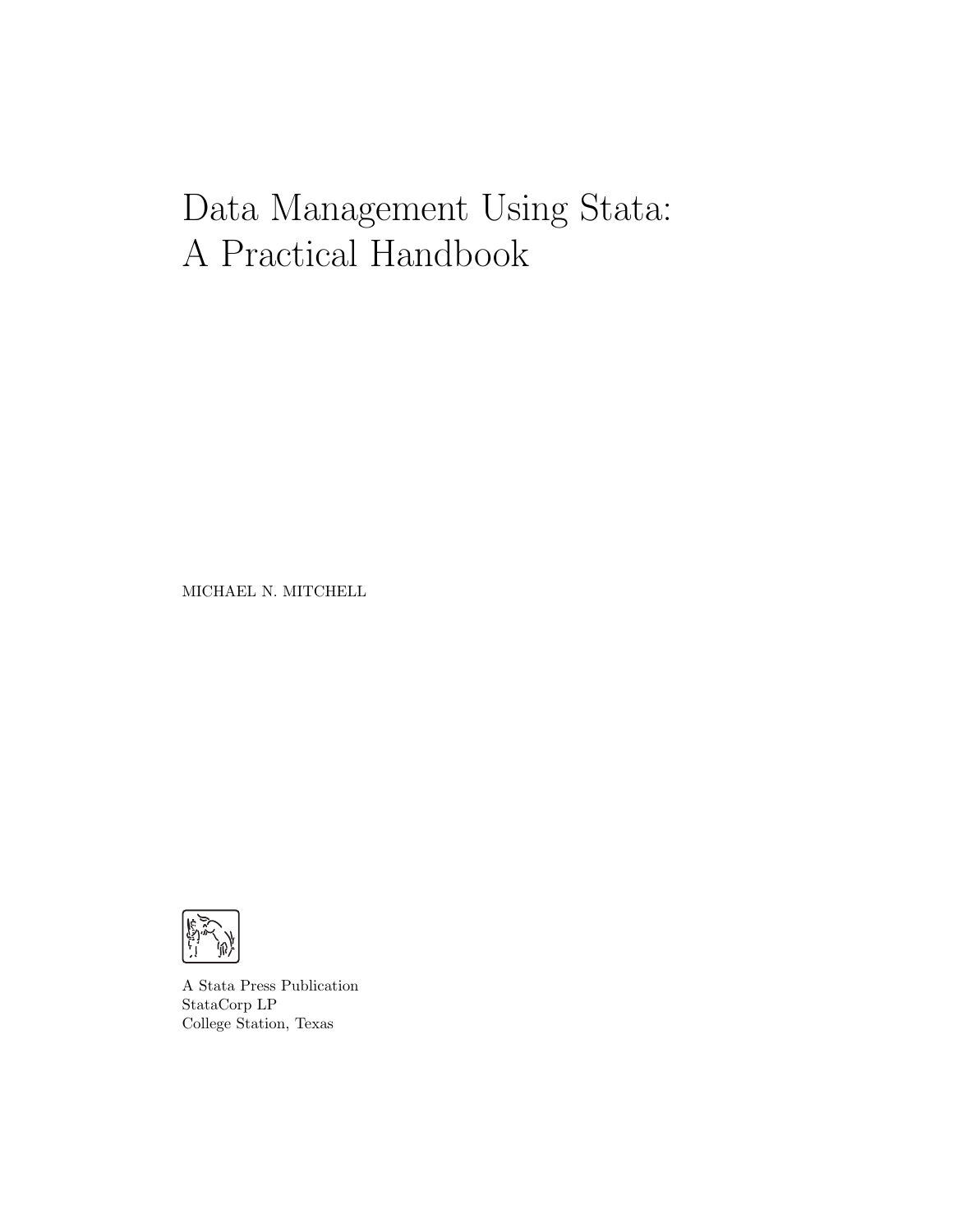

Copyright  $\odot$  2010 by StataCorp LP All rights reserved. First edition 2010

Published by Stata Press, 4905 Lakeway Drive, College Station, Texas 77845 Typeset in L<sup>AT</sup>EX  $2\varepsilon$ Printed in the United States of America 10 9 8 7 6 5 4 3 2 1

ISBN-10: 1-59718-076-9 ISBN-13: 978-1-59718-076-4

Library of Congress Control Number: 2010926561

No part of this book may be reproduced, stored in a retrieval system, or transcribed, in any form or by any means—electronic, mechanical, photocopy, recording, or otherwise—without the prior written permission of StataCorp LP.

Stata is a registered trademark of StataCorp LP. LATEX  $2\varepsilon$  is a trademark of the American Mathematical Society.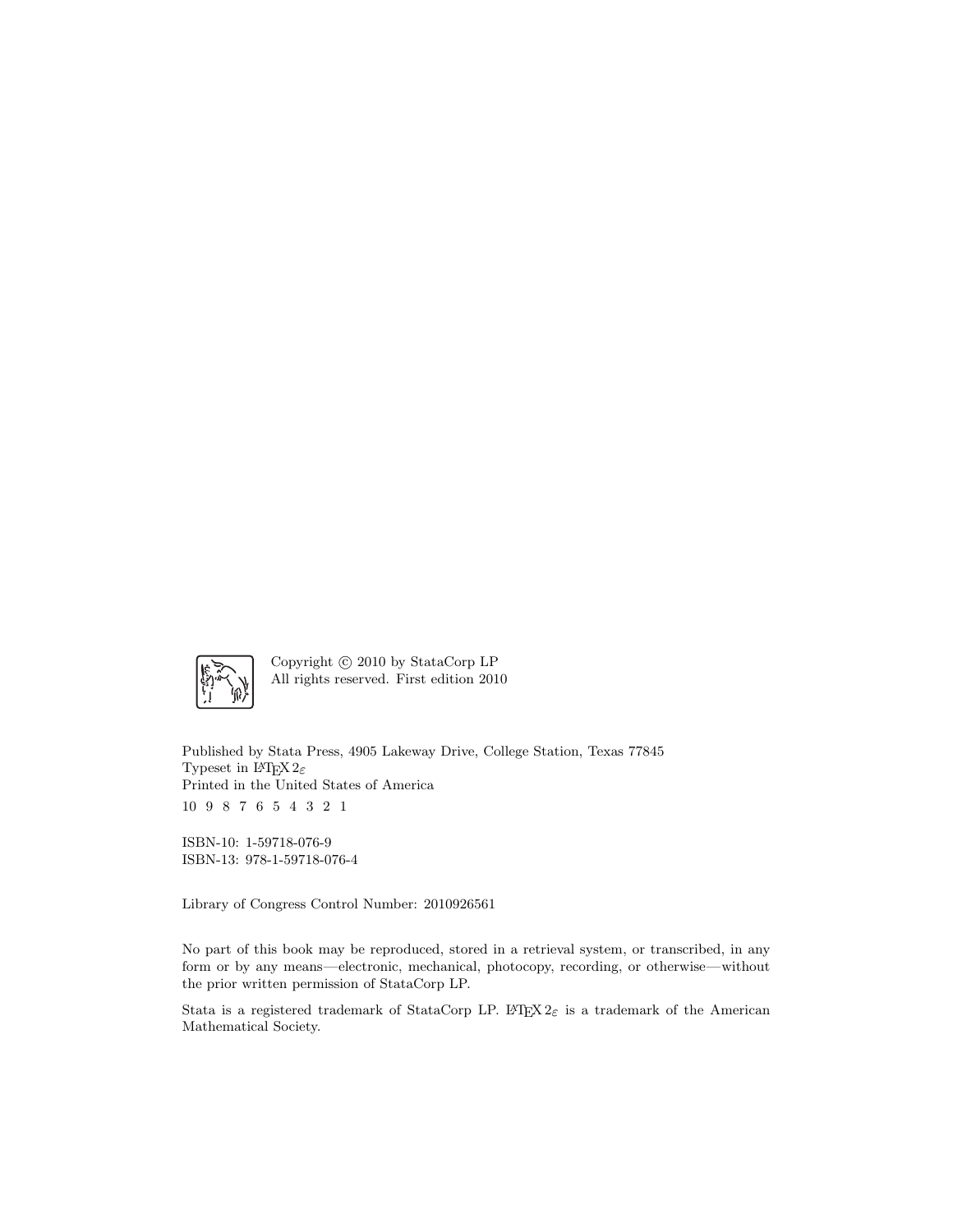(Pages omitted)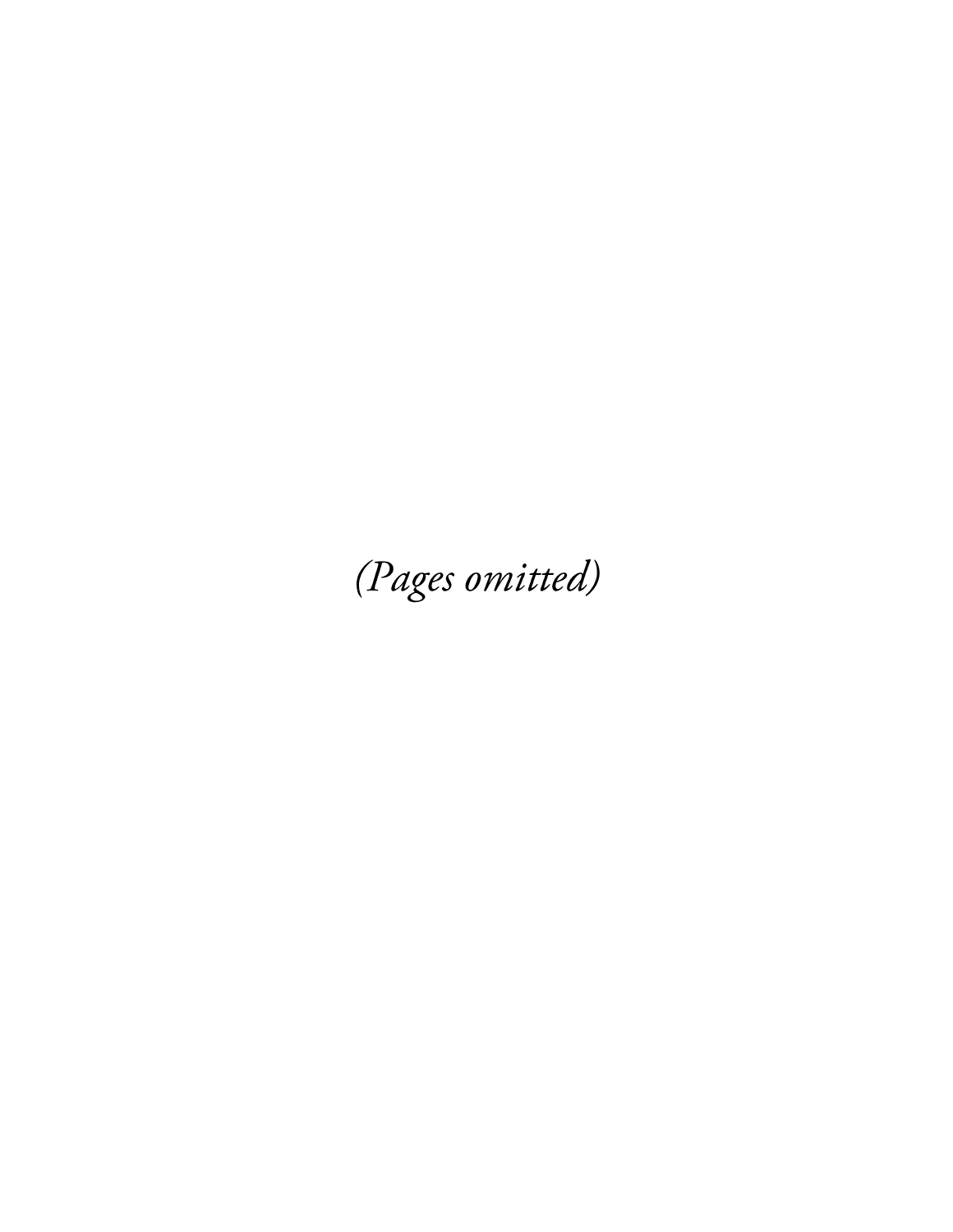# **Contents**

|              | Acknowledgements |                                                                               |                |  |  |  |
|--------------|------------------|-------------------------------------------------------------------------------|----------------|--|--|--|
|              |                  | List of tables                                                                | xiii           |  |  |  |
|              |                  | List of figures                                                               | XV             |  |  |  |
|              | Preface          |                                                                               | xvii           |  |  |  |
| $\mathbf{1}$ |                  | Introduction                                                                  | 1              |  |  |  |
|              | 1.1              |                                                                               | $\overline{2}$ |  |  |  |
|              | 1.2              |                                                                               | 3              |  |  |  |
|              | 1.3              | Listing observations in this book $\ldots \ldots \ldots \ldots \ldots \ldots$ | $\overline{4}$ |  |  |  |
| $\mathbf{2}$ |                  | Reading and writing datasets                                                  | 9              |  |  |  |
|              | 2.1              |                                                                               | 10             |  |  |  |
|              | 2.2              |                                                                               | 14             |  |  |  |
|              | 2.3              | Saving Stata datasets                                                         | 16             |  |  |  |
|              | 2.4              | Reading comma-separated and tab-separated files                               | 18             |  |  |  |
|              | 2.5              |                                                                               | $20\,$         |  |  |  |
|              | 2.6              |                                                                               | 22             |  |  |  |
|              | 2.7              | Reading fixed-column files with multiple lines of raw data per ob-            | 26             |  |  |  |
|              | 2.8              |                                                                               | 29             |  |  |  |
|              | 2.9              |                                                                               | 30             |  |  |  |
|              | 2.10             | Entering data directly into the Stata Data Editor                             | 33             |  |  |  |
|              | 2.11             | Saving comma-separated and tab-separated files $\dots \dots \dots \dots$      | 40             |  |  |  |
|              | 2.12             |                                                                               | 41             |  |  |  |
|              | 2.13             |                                                                               | 43             |  |  |  |
| 3            |                  | Data cleaning                                                                 | 45             |  |  |  |
|              | 3.1              |                                                                               | 46             |  |  |  |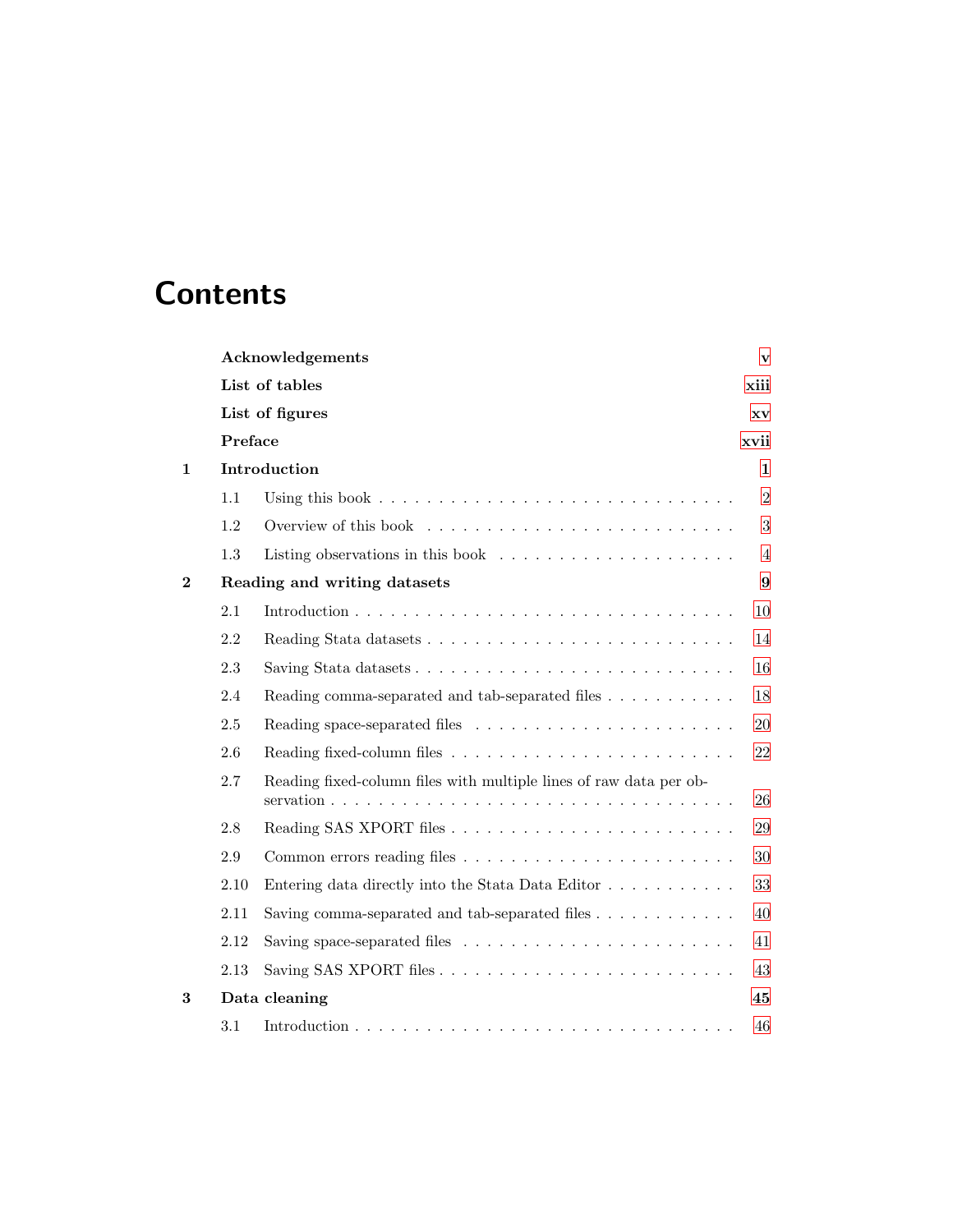#### viii *Contents*

|   | 3.2     |                                                                                       | 47     |
|---|---------|---------------------------------------------------------------------------------------|--------|
|   | 3.3     |                                                                                       | $50\,$ |
|   | 3.4     | Checking categorical by categorical variables                                         | $54\,$ |
|   | $3.5\,$ | Checking categorical by continuous variables $\dots \dots \dots \dots \dots$          | 56     |
|   | 3.6     | Checking continuous by continuous variables $\dots \dots \dots \dots \dots$           | 60     |
|   | 3.7     |                                                                                       | 63     |
|   | 3.8     |                                                                                       | 67     |
|   | 3.9     |                                                                                       | 75     |
| 4 |         | Labeling datasets                                                                     | 77     |
|   | 4.1     |                                                                                       | 78     |
|   | 4.2     |                                                                                       | 78     |
|   | 4.3     |                                                                                       | 84     |
|   | 4.4     |                                                                                       | 86     |
|   | $4.5\,$ |                                                                                       | 92     |
|   | 4.6     | Labeling variables and values in different languages $\dots \dots \dots$              | 97     |
|   | 4.7     | Adding comments to your dataset using notes                                           | 102    |
|   | 4.8     |                                                                                       | 106    |
|   | 4.9     | Changing the order of variables in a dataset $\dots \dots \dots \dots$                | 110    |
| 5 |         | Creating variables                                                                    | 115    |
|   | 5.1     |                                                                                       | 116    |
|   | 5.2     |                                                                                       | 116    |
|   | 5.3     |                                                                                       | 120    |
|   | 5.4     |                                                                                       | 121    |
|   | 5.5     | Recoding                                                                              | 125    |
|   | 5.6     | Coding missing values $\ldots \ldots \ldots \ldots \ldots \ldots \ldots \ldots$       | 130    |
|   | $5.7\,$ |                                                                                       | 133    |
|   | $5.8\,$ |                                                                                       | 137    |
|   | $5.9\,$ | Date-and-time variables $\dots \dots \dots \dots \dots \dots \dots \dots \dots \dots$ | 144    |
|   | 5.10    |                                                                                       | 150    |
|   | $5.11$  | Computations across observations $\ldots \ldots \ldots \ldots \ldots \ldots \ldots$   | 152    |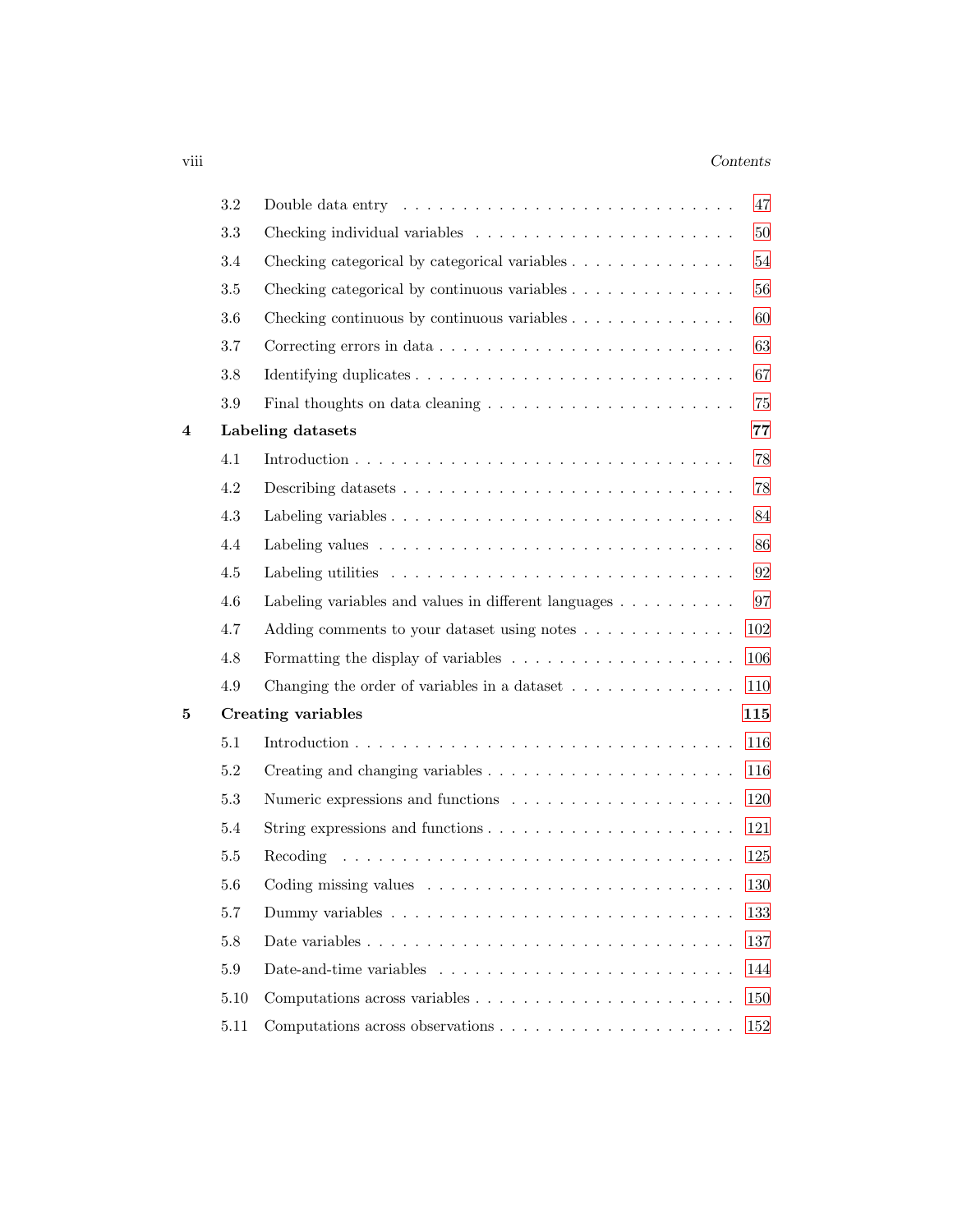#### *Contents* ix

|   | 5.12    | More examples using the egen command $\ldots \ldots \ldots \ldots \ldots$       | 155 |
|---|---------|---------------------------------------------------------------------------------|-----|
|   | 5.13    | Converting string variables to numeric variables $\ldots \ldots \ldots \ldots$  | 157 |
|   | 5.14    | Converting numeric variables to string variables $\ldots \ldots \ldots \ldots$  | 163 |
|   | 5.15    |                                                                                 | 166 |
| 6 |         | Combining datasets                                                              | 173 |
|   | 6.1     |                                                                                 | 174 |
|   | 6.2     |                                                                                 | 174 |
|   | 6.3     |                                                                                 | 178 |
|   | 6.4     |                                                                                 | 189 |
|   | 6.5     | Merging: One-to-many match-merging                                              | 195 |
|   | 6.6     |                                                                                 | 199 |
|   | 6.7     |                                                                                 | 203 |
|   | 6.8     | Merging: Additional options when merging datasets                               | 206 |
|   | 6.9     |                                                                                 | 211 |
|   | 6.10    |                                                                                 | 216 |
|   | 6.11    |                                                                                 | 218 |
| 7 |         | Processing observations across subgroups                                        | 221 |
|   | 7.1     |                                                                                 | 222 |
|   | 7.2     | Obtaining separate results for subgroups $\dots \dots \dots \dots \dots$        | 222 |
|   | 7.3     | Computing values separately by subgroups $\dots \dots \dots \dots \dots$        | 224 |
|   | 7.4     | Computing values within subgroups: Subscripting observations $\ldots$           | 228 |
|   | $7.5\,$ | Computing values within subgroups: Computations across obser-                   | 234 |
|   | 7.6     | Computing values within subgroups: Running sums $\ldots \ldots \ldots$          | 236 |
|   | 7.7     | Computing values within subgroups: More examples $\dots \dots$                  | 238 |
|   | 7.8     | Comparing the by and tsset commands $\ldots \ldots \ldots \ldots \ldots \ldots$ | 244 |
| 8 |         | Changing the shape of your data                                                 | 247 |
|   | 8.1     |                                                                                 | 248 |
|   | 8.2     |                                                                                 | 248 |
|   |         |                                                                                 |     |
|   | 8.3     | Introduction to reshaping long to wide $\dots \dots \dots \dots \dots \dots$    | 258 |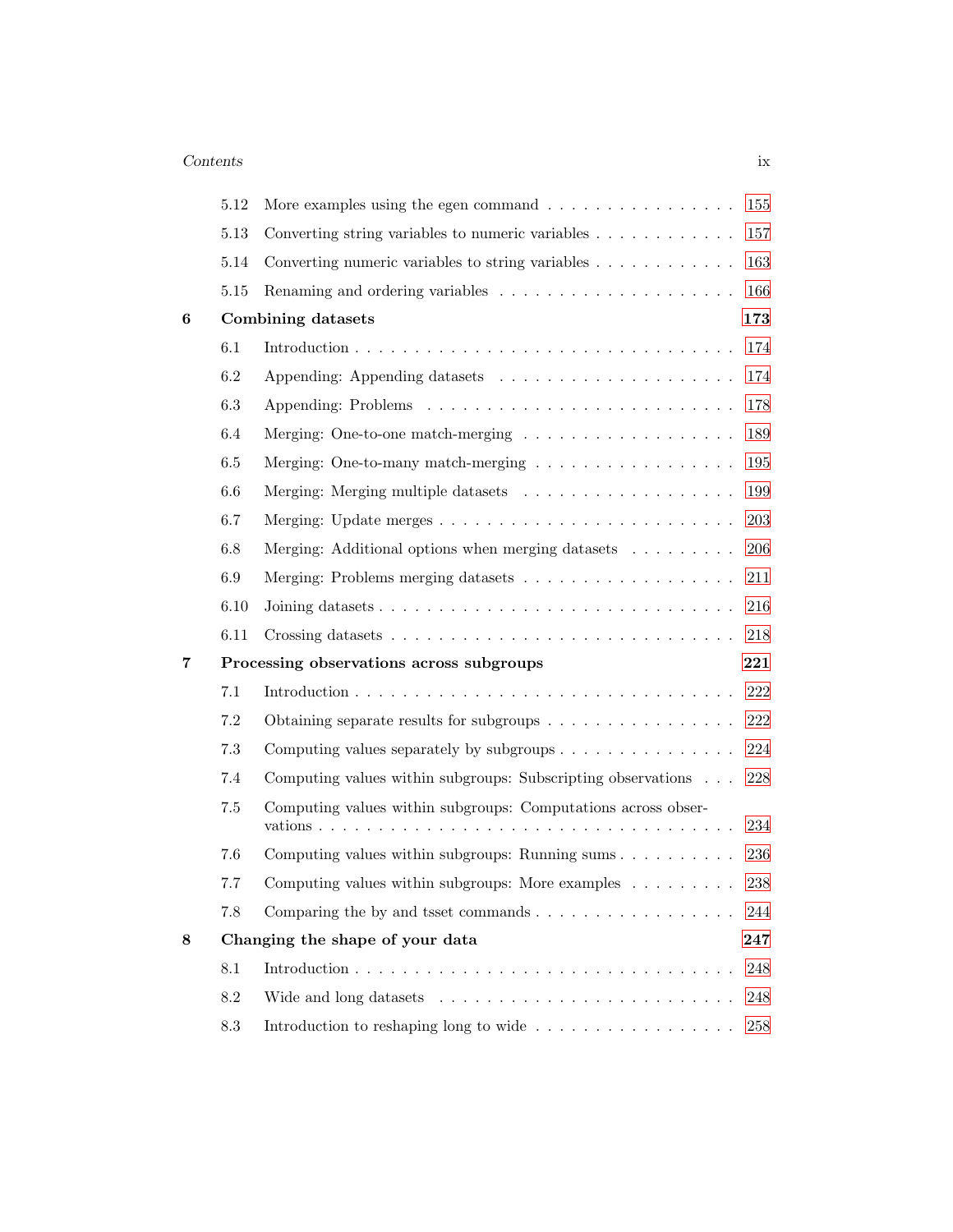### x *Contents*

|    | 8.4  |                                                                              | 261     |
|----|------|------------------------------------------------------------------------------|---------|
|    | 8.5  | Introduction to reshaping wide to long $\dots \dots \dots \dots \dots \dots$ | 262     |
|    | 8.6  |                                                                              | 266     |
|    | 8.7  |                                                                              | 271     |
|    | 8.8  |                                                                              | 274     |
| 9  |      | Programming for data management                                              | 277     |
|    | 9.1  |                                                                              | 278     |
|    | 9.2  | Tips on long-term goals in data management $\ldots \ldots \ldots \ldots$     | 279     |
|    | 9.3  |                                                                              | 282     |
|    | 9.4  |                                                                              | 289     |
|    | 9.5  |                                                                              | $\,292$ |
|    | 9.6  |                                                                              | 296     |
|    | 9.7  |                                                                              | 300     |
|    | 9.8  | Repeating commands by looping over variables $\dots \dots \dots \dots$       | 303     |
|    | 9.9  | Repeating commands by looping over numbers $\dots \dots \dots$               | 310     |
|    | 9.10 | Repeating commands by looping over anything $\dots \dots \dots$              | $312\,$ |
|    | 9.11 | Accessing results saved from Stata commands                                  | 314     |
|    | 9.12 | Saving results of estimation commands as data $\ldots \ldots \ldots \ldots$  | 318     |
|    | 9.13 |                                                                              | 323     |
| 10 |      | <b>Additional resources</b>                                                  | 329     |
|    | 10.1 |                                                                              | 330     |
|    | 10.2 | Finding and installing additional programs                                   | 330     |
|    | 10.3 |                                                                              | 339     |
| A  |      | Common elements                                                              | 341     |
|    | A.1  |                                                                              | 342     |
|    | A.2  |                                                                              | 342     |
|    | A.3  | Working across groups of observations with by $\dots \dots \dots$            | 344     |
|    | A.4  |                                                                              | 346     |
|    | A.5  |                                                                              | 347     |
|    | A.6  |                                                                              | 357     |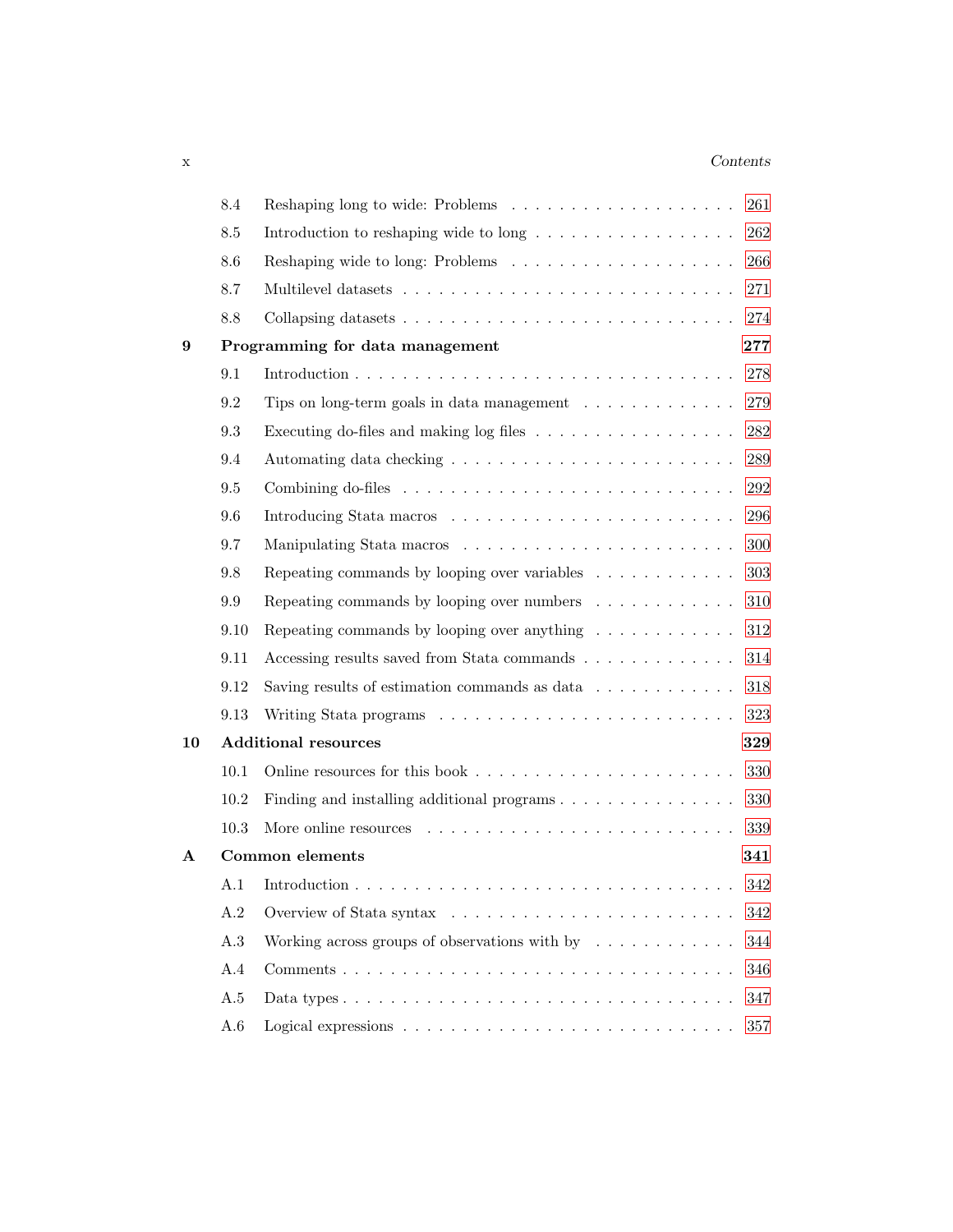#### *Contents* xi

|     | Subject index                                                    | 379 |
|-----|------------------------------------------------------------------|-----|
|     |                                                                  |     |
|     |                                                                  |     |
|     | A.9 Subsetting observations and variables with keep and drop 367 |     |
| A.8 |                                                                  |     |
|     |                                                                  |     |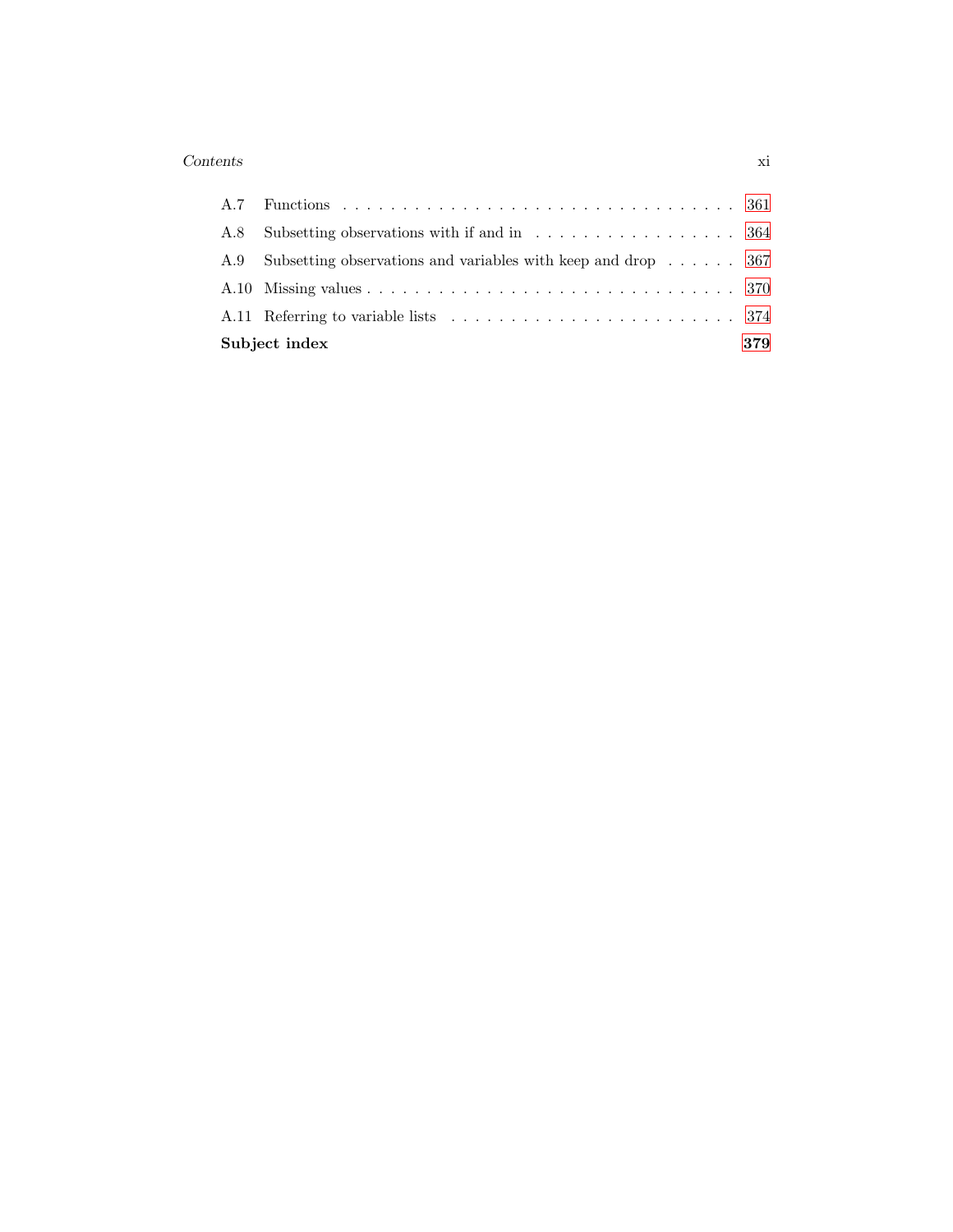(Pages omitted)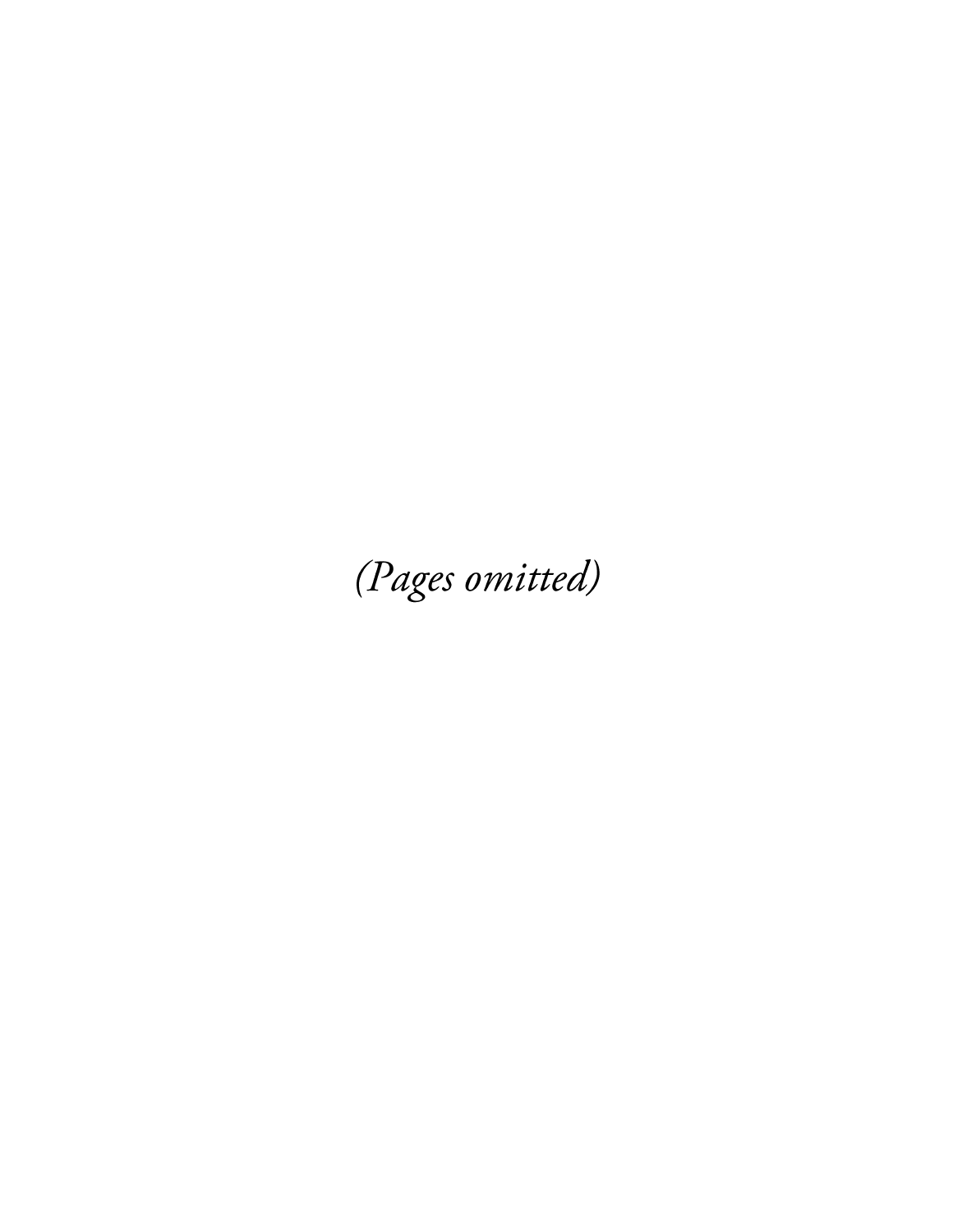# Preface

There is a gap between raw data and statistical analysis. That gap, called data management, is often filled with a mix of pesky and strenuous tasks that stand between you and your data analysis. I find that data management usually involves some of the most challenging aspects of a data analysis project. I wanted to write a book showing how to use Stata to tackle these pesky and challenging data-management tasks.

One of the reasons I wanted to write such a book was to be able to show how useful Stata is for data management. Sometimes people think that Stata's strengths lie solely in its statistical capabilities. I have been using Stata and teaching it to others for over 10 years, and I continue to be impressed with the way that it combines power with ease of use for data management. For example, take the reshape command. This simple command makes it a snap to convert a wide file to a long file and vice versa (for examples, see section 8.3). Furthermore, reshape is partly based on the work of a Stata user, illustrating that Stata's power for data management is augmented by user-written programs that you can easily download (as illustrated in section 10.2).

Each section of this book generally stands on its own, showing you how you can do a particular data-management task in Stata. Take, for example, section 2.4, which shows how you can read a comma-delimited file into Stata. This is not a book you need to read cover to cover, and I would encourage you to jump around to the topics that are most relevant for you.

Data management is a big (and sometimes daunting) task. I have written this book in an informal fashion, like we were sitting down together at the computer and I was showing you some tips about data management. My aim with this book is to help you easily and quickly learn what you need to know to skillfully use Stata for your datamanagement tasks. But if you need further assistance solving a problem, section 10.3 describes the rich array of online Stata resources available to you. I would especially recommend the Statalist listserver, which allows you to tap into the knowledge of Stata users around the world.

If you would like to contact me with comments or suggestions, I would love to hear from you. You can write me at MichaelNormanMitchell@gmail.com, or visit me on the web at http://www.MichaelNormanMitchell.com. Writing this book has been both a challenge and a pleasure. I hope that you like it!

April 2010

Simi Valley, CA Michael N. Mitchell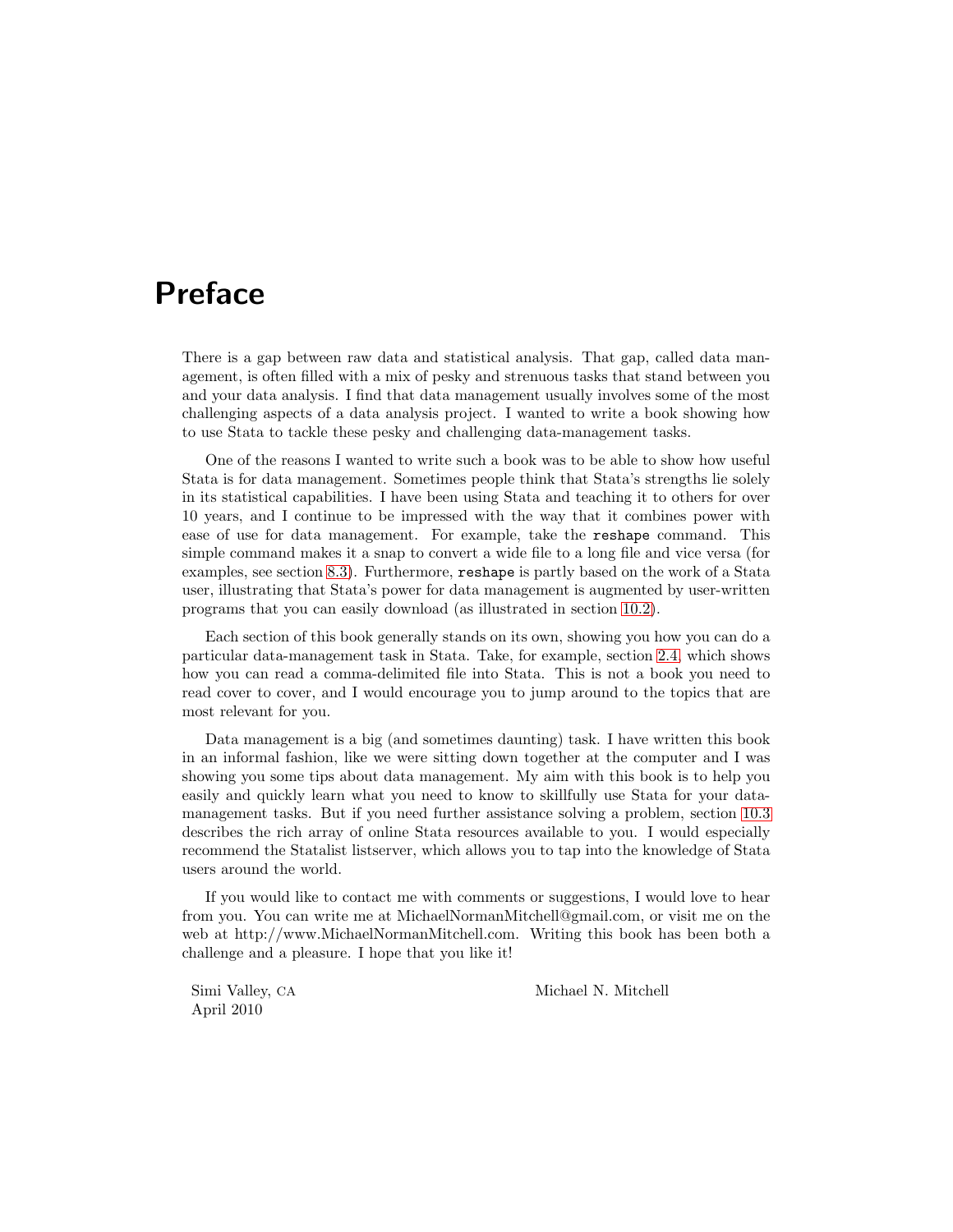(Pages omitted)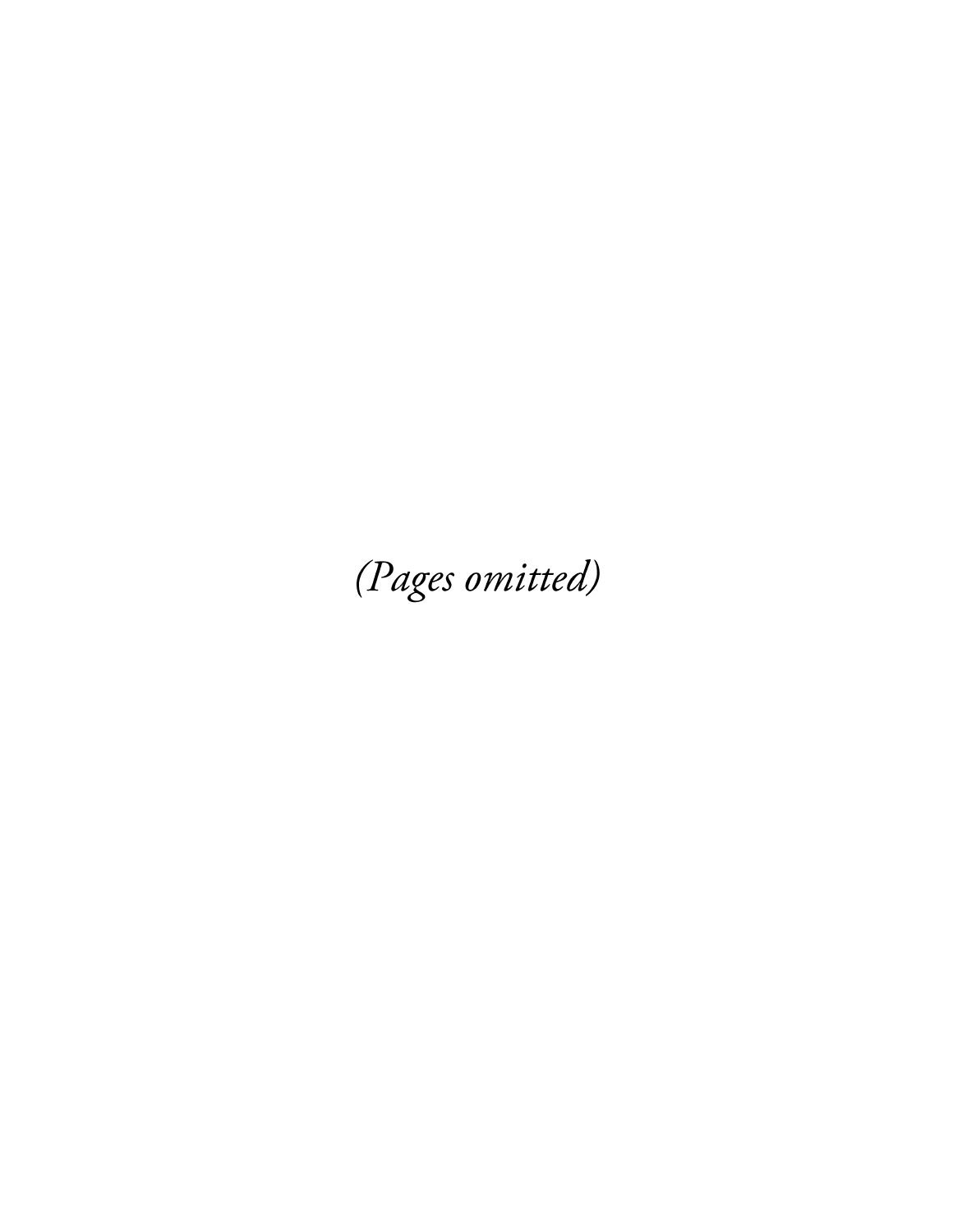## 6.1 Introduction

This chapter describes how to combine datasets using Stata. It also covers problems that can arise when combining datasets, how you can detect them, and how to resolve them. This chapter covers four general methods of combining datasets: appending, merging, joining, and crossing. Section 6.2 covers the basics of how to append datasets, and section 6.3 illustrates problems that can arise when appending datasets. The next four sections cover four different kinds of merging—one-to-one match-merging (section 6.4), one-to-many match-merging (section 6.5), merging multiple datasets (section 6.6), and update merges (see section 6.7). Then section 6.8 discusses options that are common to each of these merging situations, and section 6.9 illustrates problems that can arise when merging datasets. The concluding sections cover joining datasets (section 6.10) and crossing datasets (section 6.11).

I should note that a new syntax was introduced in Stata 11 for the merge command. This new syntax introduces several new safeguards and features. This chapter exclusively illustrates this new syntax for the merge command, and thus these examples will not work in versions of Stata prior to version 11. Although not presented here, the syntax for the merge command from earlier versions of Stata continues to work using Stata 11.

# 6.2 Appending: Appending datasets

Consider moms.dta and dad.dta, presented below. Each dataset has four observations, the first about four moms and the second about four dads. Each dataset contains a family ID, the age of the person, his or her race, and whether he or she is a high school graduate.

|                      | use moms                                 |                      |                                          |                                       |
|----------------------|------------------------------------------|----------------------|------------------------------------------|---------------------------------------|
| list                 |                                          |                      |                                          |                                       |
|                      | famid                                    | age                  | race                                     | hs                                    |
| 1.<br>2.<br>3.<br>4. | 3<br>$\overline{2}$<br>4<br>$\mathbf{1}$ | 24<br>28<br>21<br>33 | 2<br>1<br>1<br>2                         | 1<br>$\mathbf{1}$<br>0<br>1           |
|                      | use dads                                 |                      |                                          |                                       |
| list                 |                                          |                      |                                          |                                       |
|                      | famid                                    | age                  | race                                     | hs                                    |
| 1.<br>2.<br>3.<br>4. | 1<br>4<br>$\overline{2}$<br>3            | 21<br>25<br>25<br>31 | 1<br>2<br>$\mathbf{1}$<br>$\overline{2}$ | 0<br>$\mathbf{1}$<br>$\mathbf 1$<br>1 |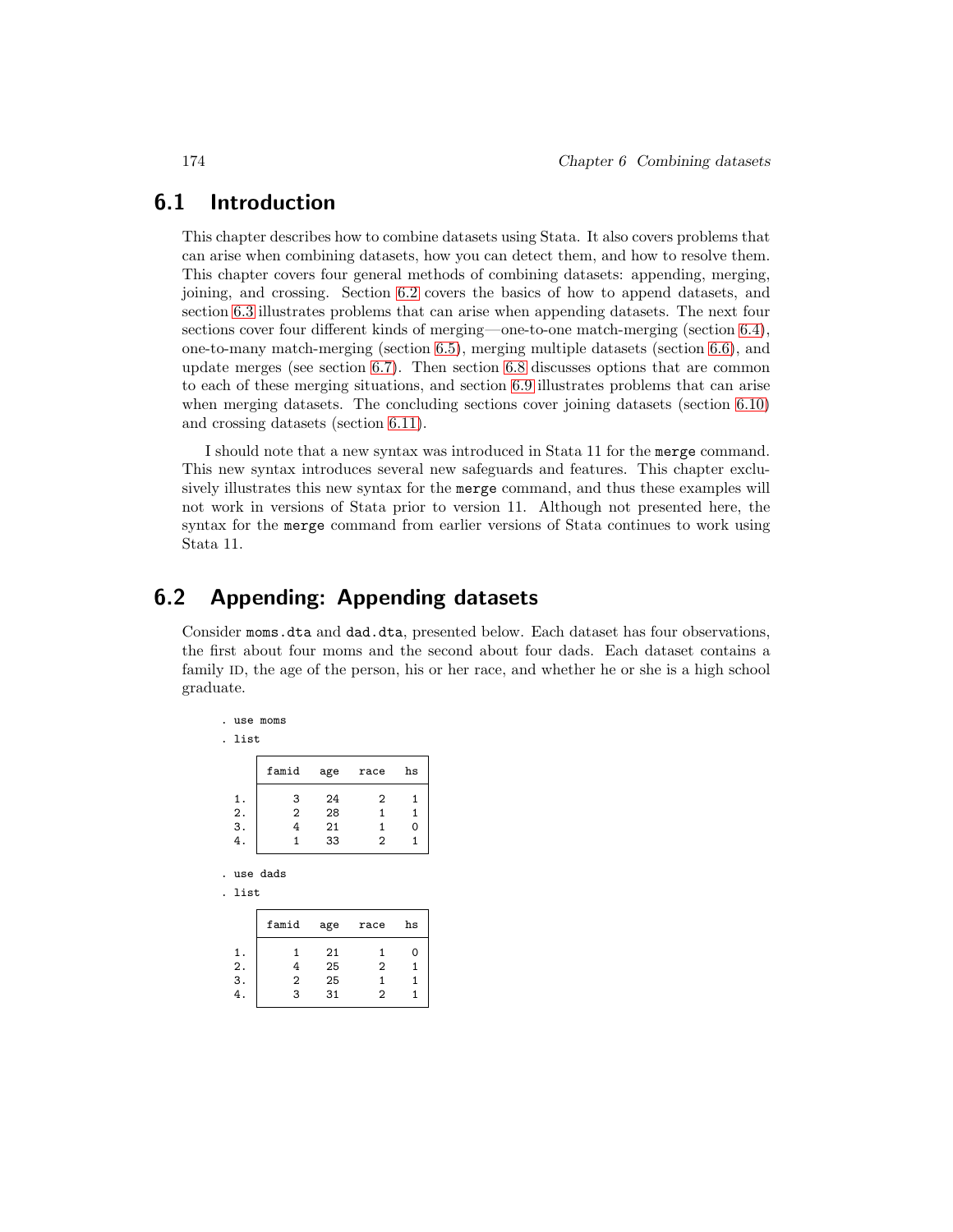#### *6.2 Appending: Appending datasets* 175

Suppose that we wanted to stack these datasets on top of each other so that we would have a total of eight observations in the combined dataset. The append command is used for combining datasets like this, as illustrated below. First, we clear any data from memory. Then, after the append command, we list all the datasets we want to append together. Although we specified only two datasets, we could have specified more than two datasets on the append command.

. clear

. append using moms dads

The list command below shows us that these two files were appended successfully.

| list            |                |     |                |    |
|-----------------|----------------|-----|----------------|----|
|                 | famid          | age | race           | hs |
| 1.              | 3              | 24  | 2              | 1  |
|                 | $\overline{2}$ | 28  | 1              | 1  |
| $\frac{2}{3}$ . | 4              | 21  | 1              | 0  |
| 4.              | 1              | 33  | $\overline{2}$ | 1  |
| 5.              | $\mathbf{1}$   | 21  | 1              | 0  |
| 6.              | 4              | 25  | 2              | 1  |
| $\bf 7$ .       | $\mathbf{2}$   | 25  | 1              | 1  |
| 8.              | 3              | 31  | 2              | 1  |

Suppose that you already had moms.dta loaded in memory, as shown below.

. use moms

At this point, you can append dads.dta like this:

|      | append using dads |     |                |              |  |
|------|-------------------|-----|----------------|--------------|--|
| list |                   |     |                |              |  |
|      | famid             | age | race           | hs           |  |
| 1.   | 3                 | 24  | 2              | 1            |  |
| 2.   | $\overline{2}$    | 28  | $\mathbf{1}$   | $\mathbf 1$  |  |
| 3.   | 4                 | 21  | 1              | $\mathbf 0$  |  |
| 4.   | $\mathbf{1}$      | 33  | $\overline{2}$ | $\mathbf{1}$ |  |
| 5.   | $\mathbf{1}$      | 21  | $\mathbf{1}$   | O            |  |
| 6.   | 4                 | 25  | 2              | 1            |  |
| 7.   | $\overline{2}$    | 25  | 1              | 1            |  |
| 8.   | 3                 | 31  | 2              | $\mathbf{1}$ |  |

(*Continued on next page*)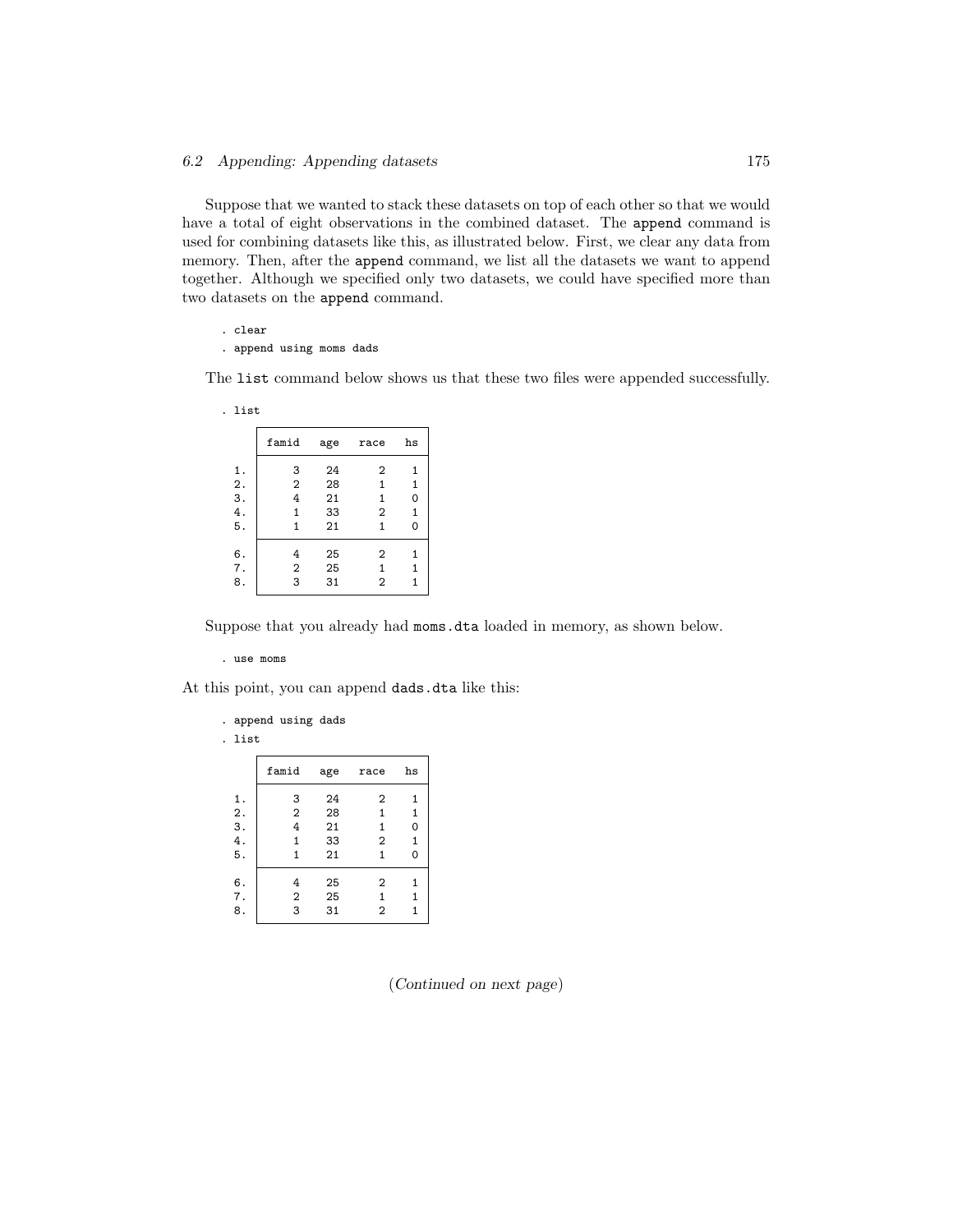### Tip! Appending jargon

In the last example, we call moms.dta the *master* dataset because it is the dataset in memory when the append is initiated. dads.dta is called the *using* dataset because it is specified after the using keyword.

However we append these datasets, the combined file does not identify the source of the data. We cannot tell whether an observation originated from moms.dta or from dads.dta. To solve this, we can add the generate() option, which will create a new variable that tells us from which dataset each observation came. You can name this variable anything you like; I called it datasrc.

. clear

```
. append using moms dads, generate(datasrc)
```
. list, sepby(datasrc)

| datasrc                                               | famid            | age                  | race             | hs |
|-------------------------------------------------------|------------------|----------------------|------------------|----|
| 1<br>1<br>1<br>1                                      | 3<br>2<br>4<br>1 | 24<br>28<br>21<br>33 | 2<br>1<br>1<br>2 |    |
| $\mathbf{2}$<br>$\overline{2}$<br>$\overline{2}$<br>2 | 4<br>2<br>3      | 21<br>25<br>25<br>31 | 1<br>2<br>1<br>2 |    |
|                                                       |                  |                      |                  |    |

Looking back at the original data, we can see that when datasrc is 1, the data originate from moms.dta. When datasrc is 2, the data originate from dads.dta. If we had a third dataset on the append command, datasrc would have been 3 for the observations from that dataset.

Contrast this with the strategy where we first use the moms.dta dataset and then append the dataset dads.dta, as shown below.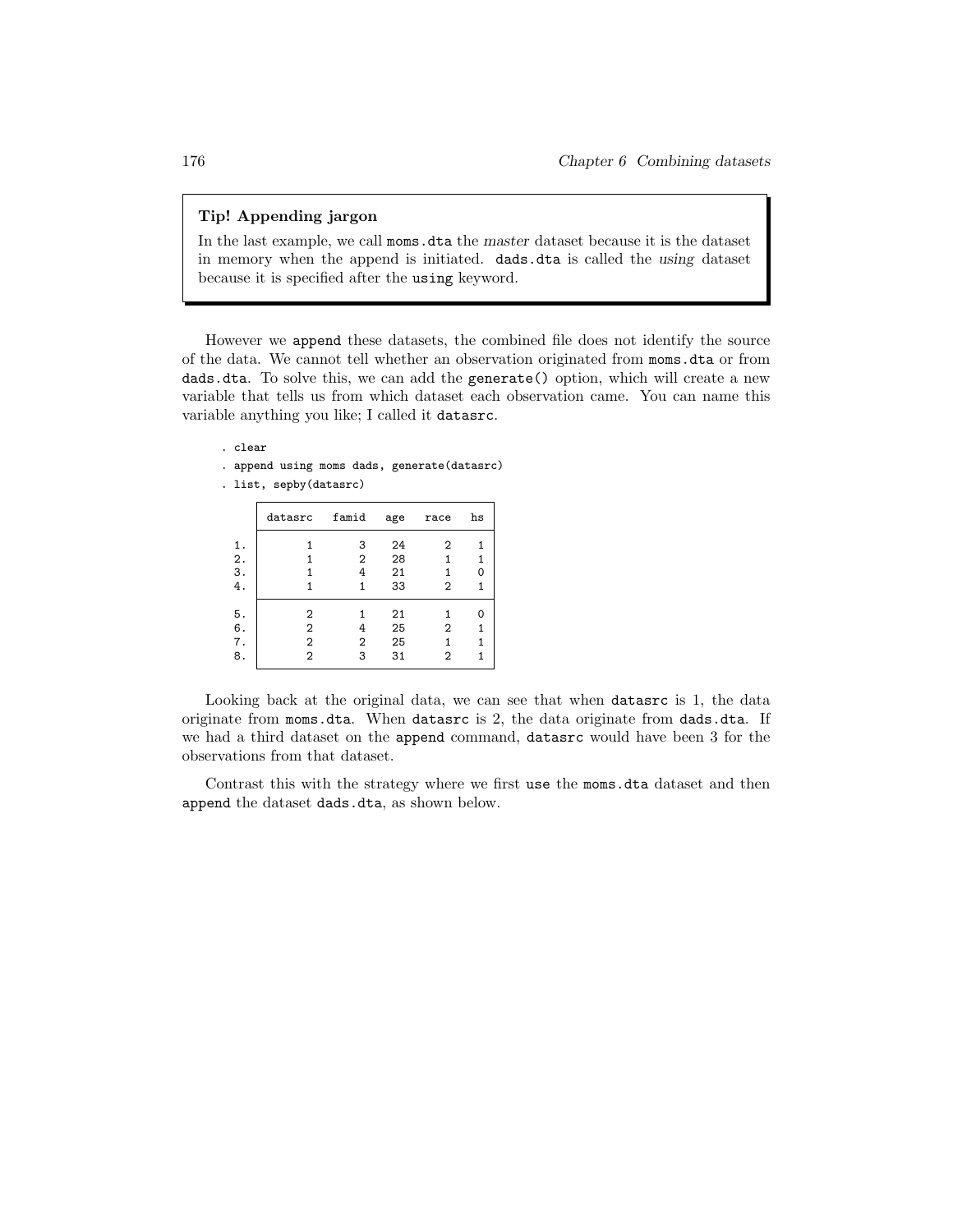. use moms

. append using dads, generate(datasrc)

. list, sepby(datasrc)

|                 | famid          | age | race | hs | datasrc |
|-----------------|----------------|-----|------|----|---------|
| 1.              | 3              | 24  | 2    | 1  |         |
|                 | $\overline{2}$ | 28  |      | 1  | 0       |
| $\frac{2}{3}$ . | 4              | 21  |      | 0  | 0       |
| 4.              | 1              | 33  | 2    | 1  |         |
| 5.              |                | 21  |      | ი  |         |
| 6.              | 4              | 25  | 2    | 1  |         |
| 7.              | $\overline{2}$ | 25  |      | 1  |         |
| 8.              | 3              | 31  | 2    |    |         |

Here a 0 means that the data came from the master dataset (i.e., moms.dta), and having a 1 means that the data came from the first using dataset (i.e., dads.dta). Had a second dataset been added after dads on the append command, the value for datasrc for those observations would have been 2.

The label define and label values commands below are used to label the values of datasrc (as described in section 4.4). Although I think labeling values is useful, it is optional.

. label define source 0 "From moms.dta" 1 "From dads.dta"

. label values datasrc source

. list, sepby(datasrc)

|                                    | famid            | age                  | race             | hs                      | datasrc                                                          |
|------------------------------------|------------------|----------------------|------------------|-------------------------|------------------------------------------------------------------|
| 1.<br>2.<br>3.<br>$\overline{4}$ . | 3<br>2<br>4<br>1 | 24<br>28<br>21<br>33 | 2<br>1<br>1<br>2 | 1<br>1<br>$\Omega$<br>1 | From moms.dta<br>From moms.dta<br>From moms.dta<br>From moms.dta |
| 5.<br>6.<br>7.<br>8.               | 4<br>2<br>3      | 21<br>25<br>25<br>31 | 1<br>2<br>1<br>2 | 0<br>1<br>1<br>1        | From dads.dta<br>From dads.dta<br>From dads.dta<br>From dads.dta |

As mentioned earlier, you can append multiple datasets at one time. For example, we have three datasets that contain book review information from three different reviewers: Clarence, Isaac, and Sally. The datasets are listed below using the dir command.

. dir br\*.dta

| 0.8k |  | $2/02/10$ 18:48 br_clarence.dta |
|------|--|---------------------------------|
| 0.8k |  | 2/02/10 18:48 br isaac.dta      |
| 0.8k |  | $2/02/10$ 18:48 br_sally.dta    |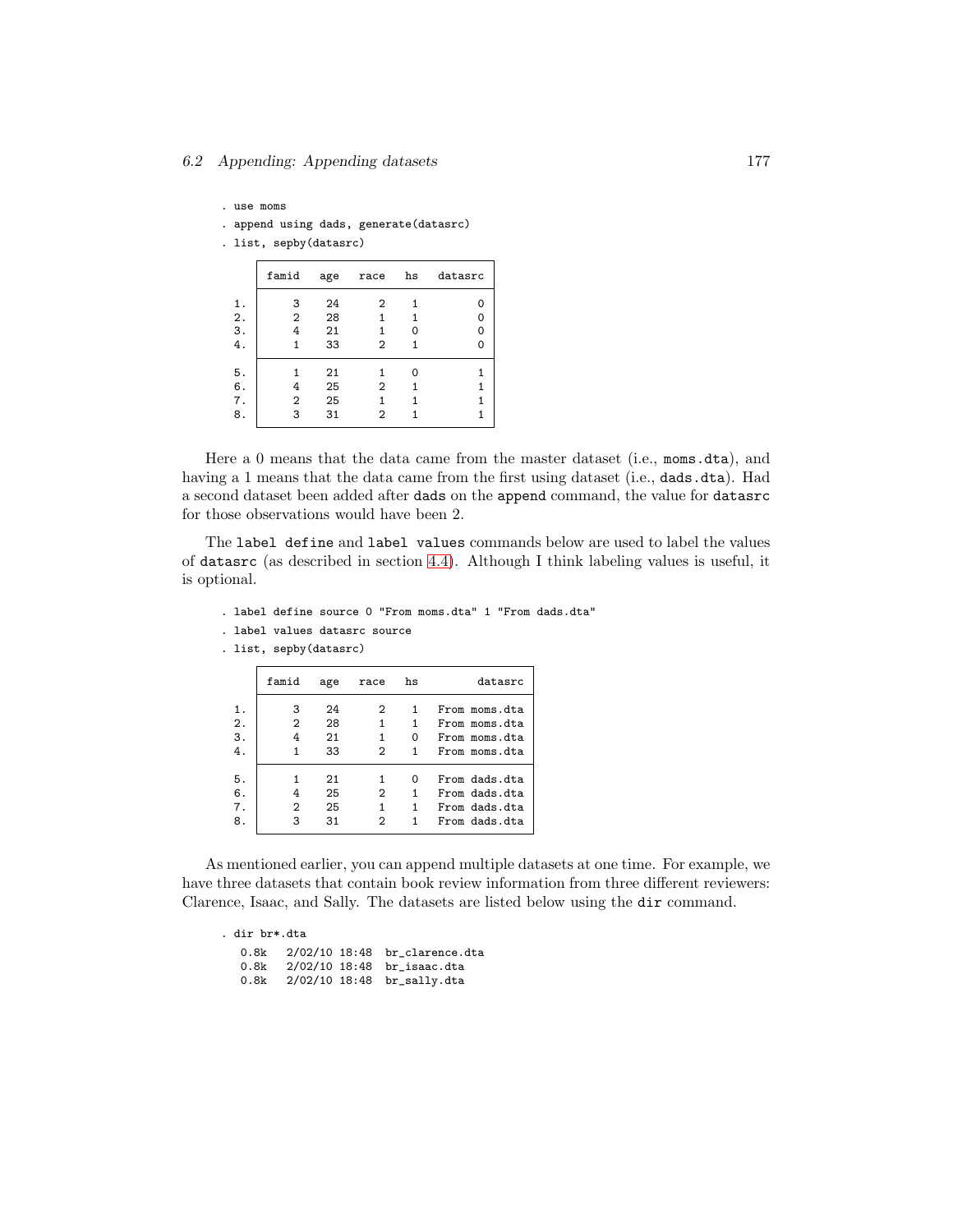The datasets all have the same variables in them. Below we can see the dataset containing the reviews from Clarence. This includes a variable identifying the book number (booknum), the name of the book (book), and the rating of the book (rating).

. use br\_clarence

. list

|    | booknum | book                                      | rating |
|----|---------|-------------------------------------------|--------|
| 1. |         | A Fistful of Significance                 |        |
| 2. |         | For Whom the Null Hypothesis is Rejected  |        |
| 3. | 3       | Journey to the Center of the Normal Curve |        |

Let's use the append command to combine all three datasets together. In doing so, we will use the generate() option to create a variable named rev that indicates the source of the data (i.e., the reviewer).

. clear

- . append using br\_clarence br\_isaac br\_sally, generate(rev)
- . list, sepby(rev)

|    | rev            | booknum | book                                      | rating |
|----|----------------|---------|-------------------------------------------|--------|
| 1. |                |         | A Fistful of Significance                 | 5      |
| 2. |                | 2       | For Whom the Null Hypothesis is Rejected  | 10     |
| 3. |                | 3       | Journey to the Center of the Normal Curve | 6      |
| 4. | 2              |         | The Dreaded Type I Error                  | 6      |
| 5. | $\overline{2}$ | 2       | How to Find Power                         | 9      |
| 6. | $\mathcal{D}$  | 3       | The Outliers                              | 8      |
| 7. | 3              |         | Random Effects for Fun and Profit         | 6      |
| 8. | 3              | 2       | A Tale of t-tests                         | 9      |
| 9. | 3              | 3       | Days of Correlation and Regression        | 8      |

The value of  $rev$  is  $1, 2$ , or 3 for the observations that came from  $br\_character, br_i$  isaac, or br sally, respectively.

This covers the basics of using the append command. The next section covers some of the problems that can arise when appending datasets.

# 6.3 Appending: Problems

The last section showed how easy it is to append datasets, but it ignored some of the problems that can arise when appending datasets. This section describes five problems that can arise when appending datasets: differing variable names across datasets, conflicting variable labels, conflicting value labels, inconsistent variable coding, and mixing variable types across datasets. These are discussed one at a time below.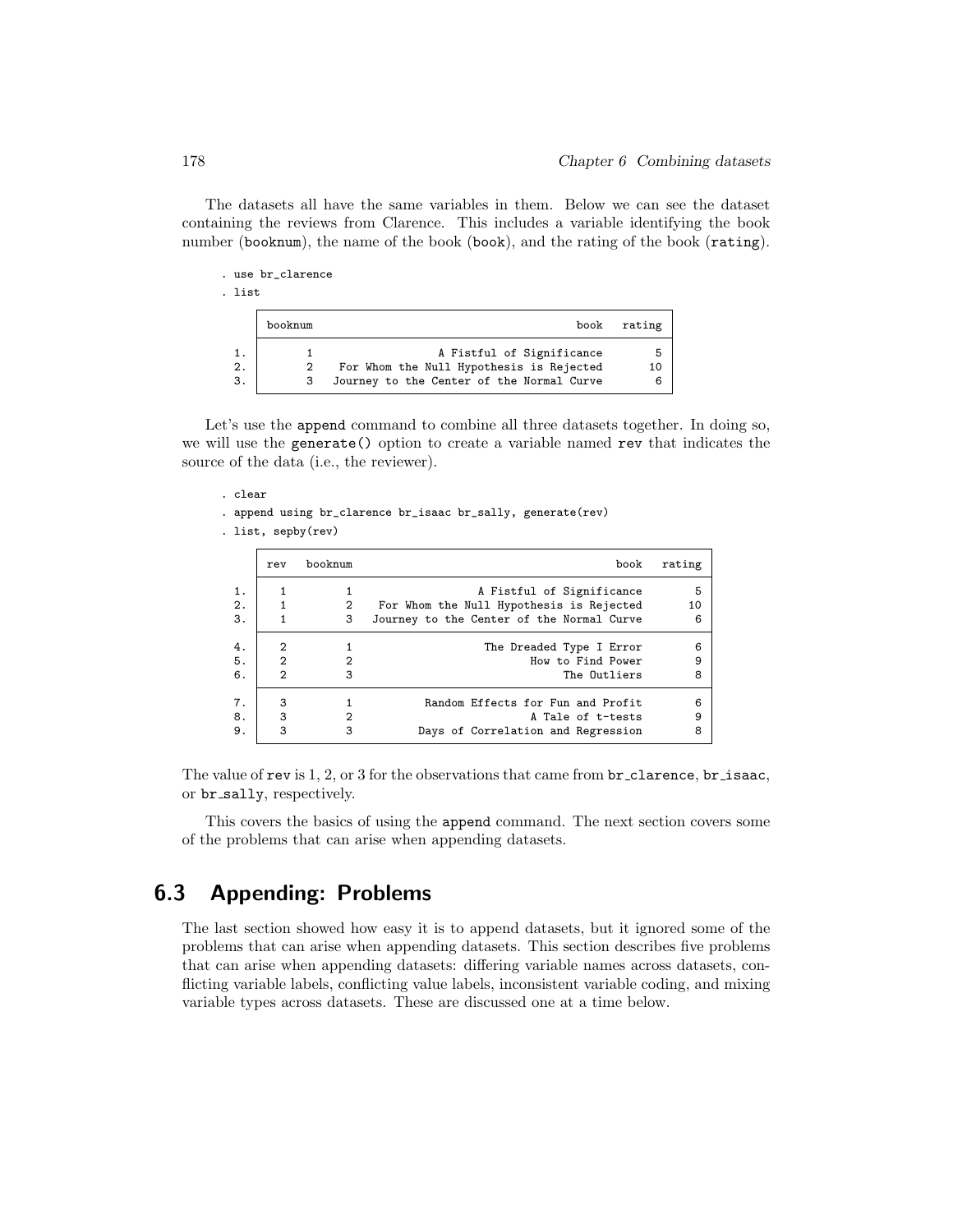(Pages omitted)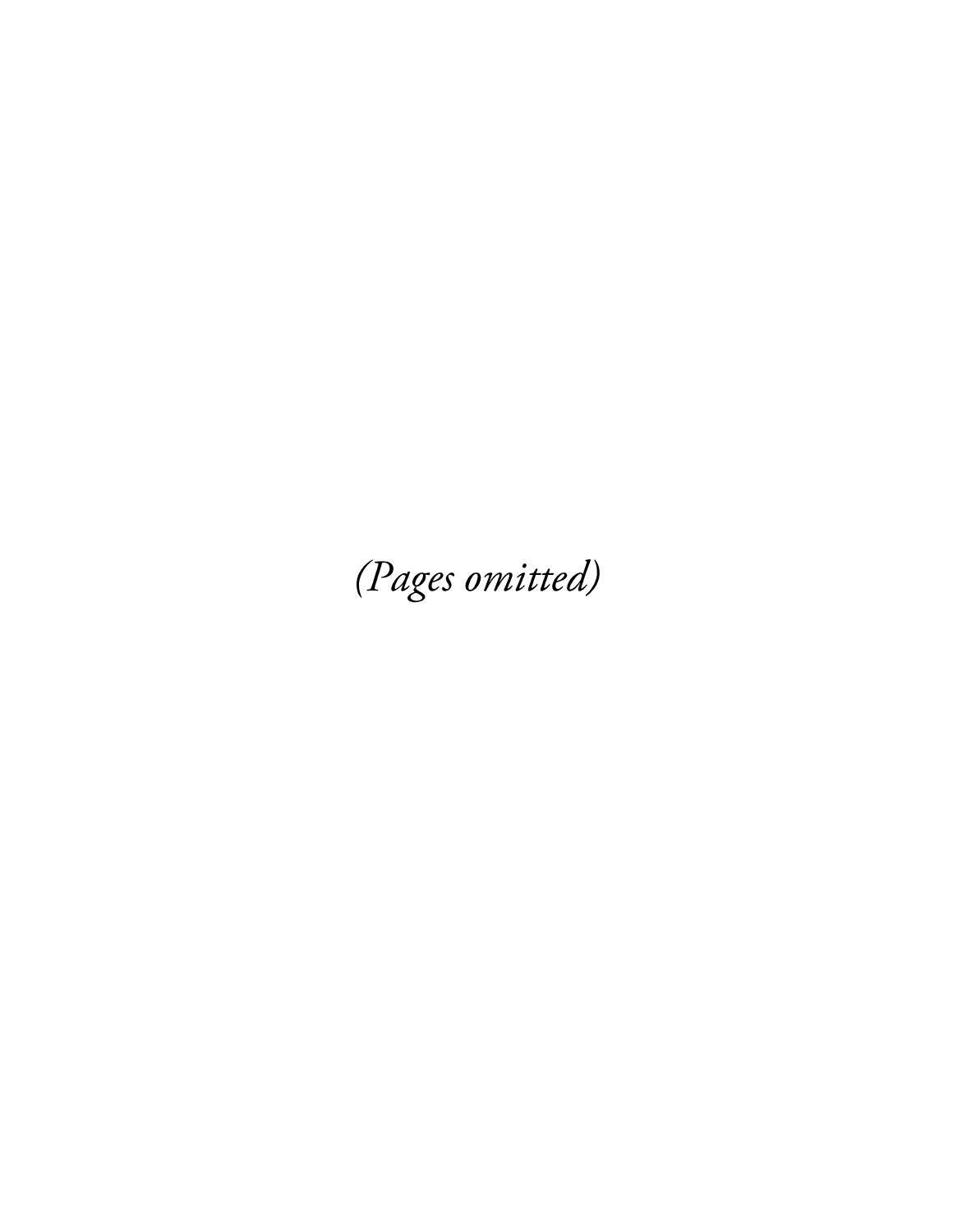# 6.4 Merging: One-to-one match-merging

A match-merge combines two datasets using one (or more) key variables to link observations between the two datasets. In a one-to-one match-merge, the key variable(s) uniquely identifies each observation in each dataset. Consider the moms1.dta and dads1.dta datasets, below. The key variable, famid, uniquely identifies each observation in each dataset and can be used to link the observations from moms.dta with the observations from dads.dta. Because these datasets are so small, you can see that each observation from moms.dta has a match in dads.dta based on famid.

|                   |      | use moms1      |      |                |              |  |  |
|-------------------|------|----------------|------|----------------|--------------|--|--|
|                   | list |                |      |                |              |  |  |
|                   |      | famid          | mage | mrace          | mhs          |  |  |
|                   | 1.   | 1              | 33   | $\overline{2}$ | 1            |  |  |
|                   | 2.   | $\overline{2}$ | 28   | $\mathbf{1}$   | 1            |  |  |
|                   | 3.   | 3              | 24   | $\overline{2}$ | $\mathbf{1}$ |  |  |
|                   | 4.   | 4              | 21   | 1              | $\mathbf 0$  |  |  |
| use dads1<br>list |      |                |      |                |              |  |  |
|                   |      | famid          |      | dage drace     | dhs          |  |  |
|                   | 1.   | 1              | 21   | 1              | 0            |  |  |
|                   | 2.   | $\overline{2}$ | 25   | $\mathbf{1}$   | $\mathbf{1}$ |  |  |
|                   | 3.   | 3              | 31   | $\overline{2}$ | $\mathbf{1}$ |  |  |
|                   | 4.   | 4              | 25   | 2              | 1            |  |  |

We perform a 1:1 merge between moms1.dta and dads1.dta, linking them based on famid.

| Result                 | . merge 1:1 famid using dads1 |  | # of obs. |                    |
|------------------------|-------------------------------|--|-----------|--------------------|
| not matched<br>matched |                               |  | O         | $4$ ( $merge==3$ ) |

The output from the merge command confirms our expectations that each observation from moms.dta has a matched observation in dads.dta (and vice versa). We can see this for ourselves by listing the merged dataset.

(*Continued on next page*)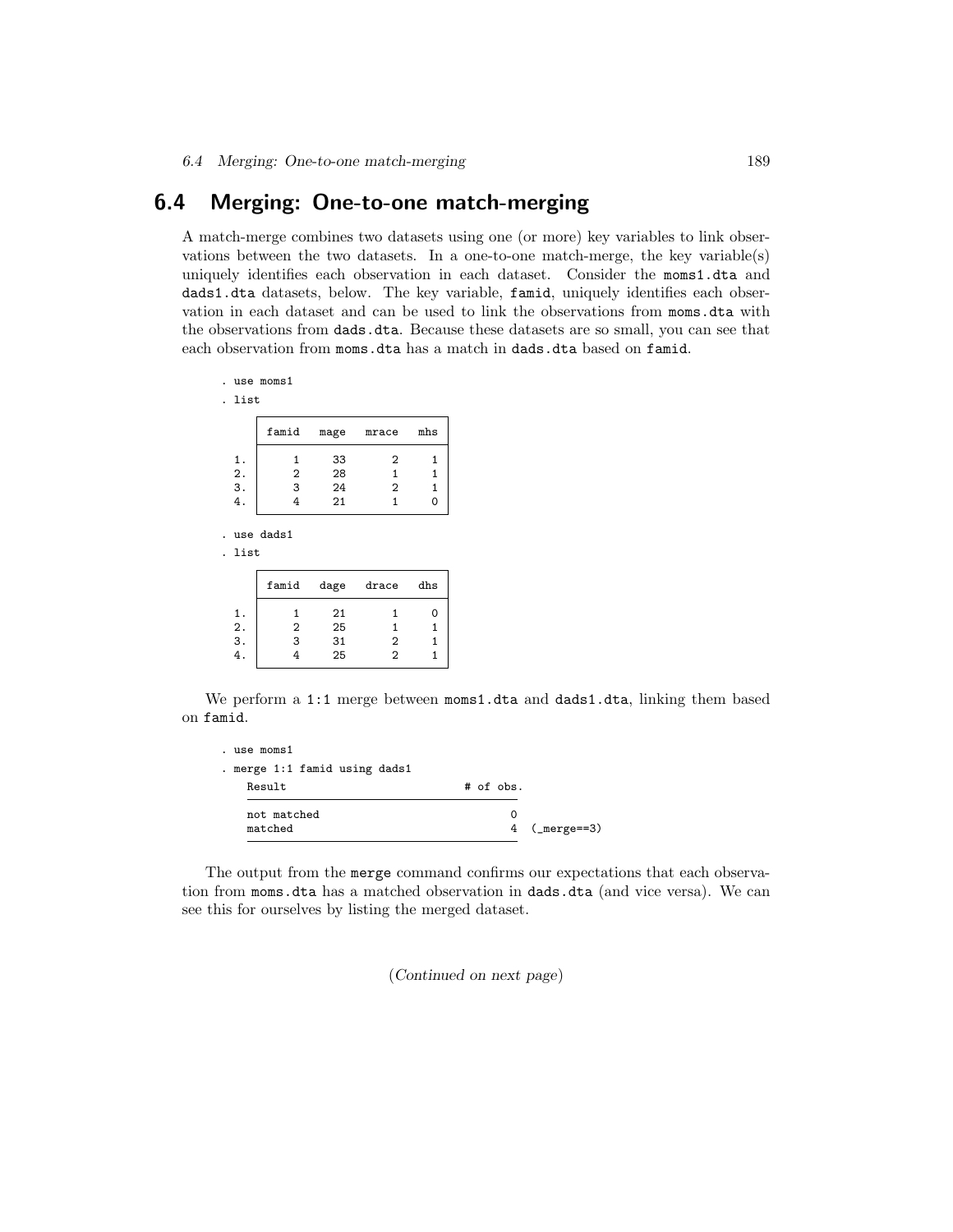|    | famid | mage | mrace | mhs | dage | drace | dhs | _merge      |
|----|-------|------|-------|-----|------|-------|-----|-------------|
| 1. |       | 33   |       |     | 21   |       | 0   | matched (3) |
| 2. | 2     | 28   |       |     | 25   |       |     | matched (3) |
| З. | 3     | 24   |       |     | 31   |       |     | matched (3) |
| 4. |       | 21   |       |     | 25   |       |     | matched (3) |

The listing shows the famid variable followed by the variables from moms.dta and then the variables from dads.dta. The last variable, merge, was created by the merge command to show the matching status for each observation. In this example, every observation shows matched (3), indicating that a match was found between the master and using dataset for every observation.

#### Tip! Merging jargon

In this example, moms1.dta is the *master* dataset because it is the dataset in memory when the merge command is issued. dads1.dta is called the *using* dataset because it is specified after the using keyword. The variable famid is called the *key variable* because it holds the key to linking the master and using files.

Let's consider a second example that involves some observations that do not match. Let's merge and inspect the datasets moms2.dta and dads2.dta.

|                 | . use moms2 |      |       |     |            |
|-----------------|-------------|------|-------|-----|------------|
| . list          |             |      |       |     |            |
|                 | famid       | mage | mrace | mhs | $fr_moms2$ |
| 1.              |             | 33   | 2     |     |            |
| $\frac{2}{3}$ . | 3           | 24   | 2     |     |            |
|                 |             | 21   |       |     |            |
| 4.              | 5           | 39   | 2     |     |            |
|                 |             |      |       |     |            |

. use dads2

. list

|       | famid |    |  | dage drace dhs fr_dads2 |
|-------|-------|----|--|-------------------------|
| $1$ . |       | 21 |  |                         |
| 2.    |       | 25 |  |                         |
| 3.    |       | 25 |  |                         |
|       |       |    |  |                         |

Note how moms2.dta has an observation for family 3 and an observation for family 5 with no corresponding observations in dads2.dta. Likewise, dads2.dta has an observation for family 2, but there is no corresponding observation in moms2.dta. These

. list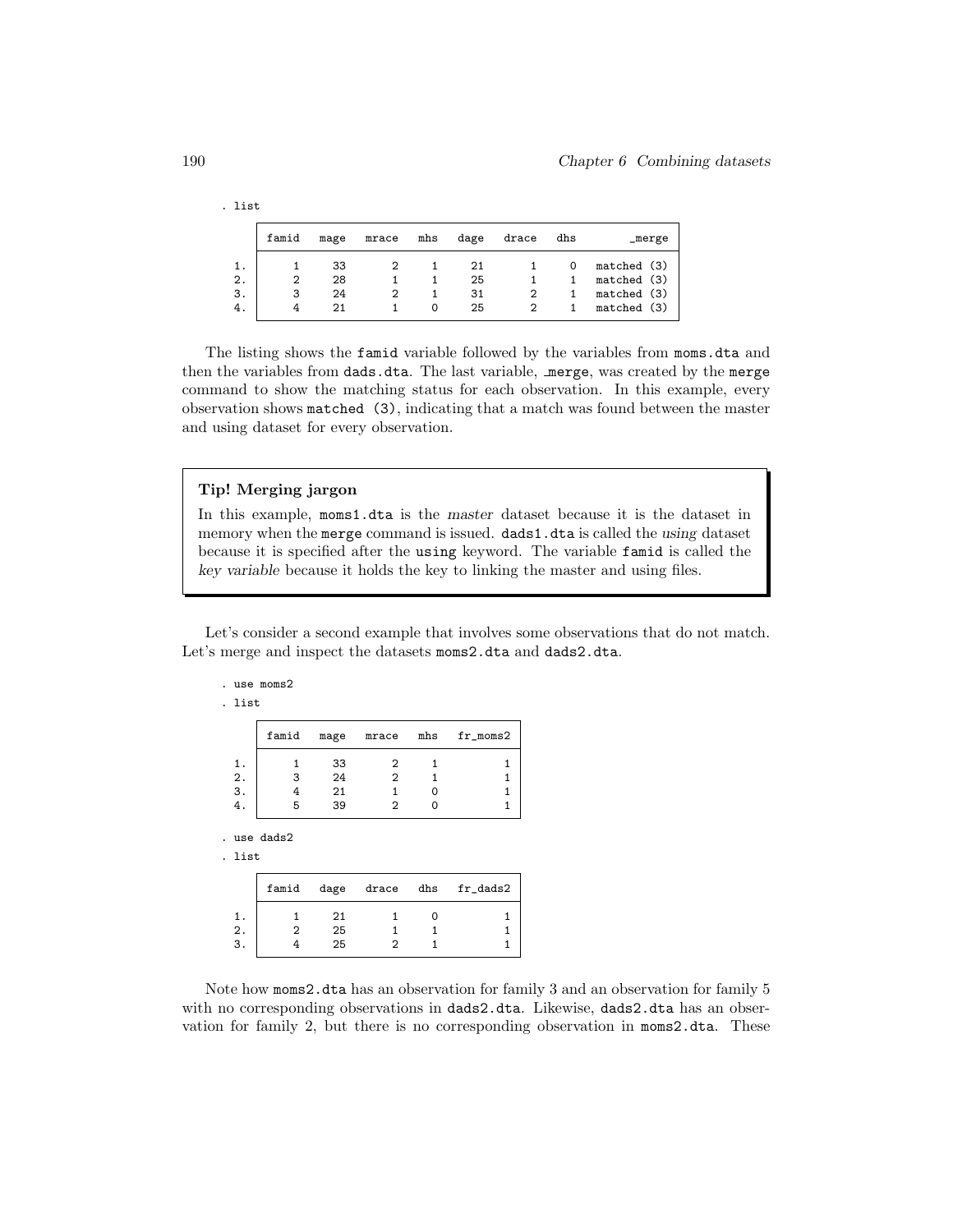observations will not be matched. When we merge these files, Stata will tell us about these nonmatched observations and help us track them, as we can see below.

| . use moms2                   |           |                       |
|-------------------------------|-----------|-----------------------|
| . merge 1:1 famid using dads2 |           |                       |
| Result                        | # of obs. |                       |
| not matched                   | З         |                       |
| from master                   |           | 2 $(\text{merge}==1)$ |
| from using                    |           | $1$ (_merge==2)       |
| matched                       |           | 2 $(\text{merge}==3)$ |

The merge command summarizes how the matching went. Two observations were matched and three observations were not matched. Among the nonmatched observations, two observations originated from the master (moms2.dta) dataset, and one nonmatched observation originated from the using (dads2.dta) dataset. Let's now list the resulting merged dataset. (I first sorted the dataset on famid to make the listing easier to follow.)

| sort famid |  |
|------------|--|
|------------|--|

. list famid mage mrace dage drace \_merge

|                      | famid       | mage                      | mrace   | dage                | drace | $_{\text{merge}}$                                                                    |
|----------------------|-------------|---------------------------|---------|---------------------|-------|--------------------------------------------------------------------------------------|
| 2.<br>3.<br>4.<br>5. | 3<br>4<br>5 | 33<br>٠<br>24<br>21<br>39 | $\cdot$ | 21<br>25<br>٠<br>25 |       | matched (3)<br>using only $(2)$<br>master only (1)<br>matched (3)<br>master only (1) |

Families 3 and 5 have data from moms2.dta (master) but not dads2.dta (using). The merge variable confirms this by displaying master only (1). Family 2 has data from dads2.dta (using) but not moms2.dta (master). The merge variable informs us of this by displaying using only (2) for this observation. Families 1 and 4 had matched observations between the master and using datasets, and this is also indicated in the merge variable, which shows matched (3).

Let's look more closely at the merge variable. This variable, which tells us about the matching status for each observation, might appear to be a string variable, but it is a numeric variable. We can see this using the codebook command.

(*Continued on next page*)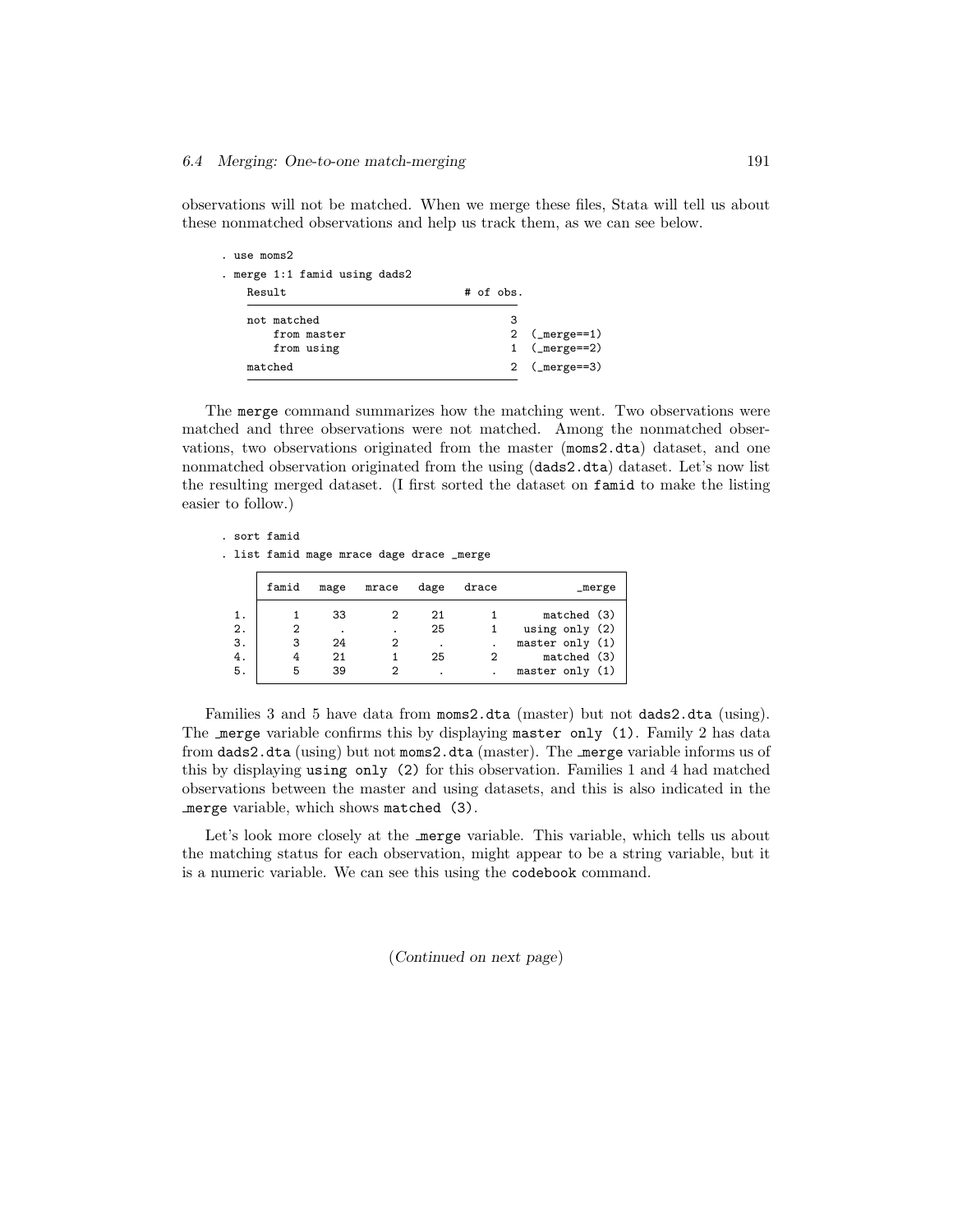```
. codebook _merge
```

```
_merge (unlabeled)
              type: numeric (byte)<br>label: merge
                    _merge
       range: [1,3] units: 1<br>unique values: 3 missing .: 0
                                          missing .: 0/5
          tabulation: Freq. Numeric Label
                                1 master only (1)
                        1 2 using only (2)<br>2 3 matched (3)
                                 3 matched (3)
```
The value for the merge variable is just the number 1, 2, or 3 with a value label providing a more descriptive label. If we want to list just the matched observations, we can specify if merge == 3 with the list command, as shown below.

. list famid mage mrace dage drace \_merge if \_merge == 3

|    | famid | mage | mrace | dage     | drace | _merge                     |
|----|-------|------|-------|----------|-------|----------------------------|
| 4. |       | 33   |       | 21<br>25 |       | matched (3)<br>matched (3) |

Or we could list the observations that only originated from the master dataset (moms2.dta) like this:

|      | famid | mage     | mrace dage | drace | _merge                               |
|------|-------|----------|------------|-------|--------------------------------------|
| - 5. | h     | 24<br>39 |            |       | master only (1)<br>master only $(1)$ |

. list famid mage mrace dage drace \_merge if \_merge == 1

We could keep just the matched observations by using the keep command, as shown below.<sup>2</sup>

```
. keep if _merge == 3
(3 observations deleted)
```
. list famid mage mrace dage drace \_merge

|          | famid | mage | mrace | dage | drace | _merge                     |
|----------|-------|------|-------|------|-------|----------------------------|
| 1.<br>2. |       | 33   |       | 25   |       | matched (3)<br>matched (3) |

When merging moms2.dta and dads2.dta, we called this a one-to-one merge because we assumed that moms2.dta contained one observation per famid and, likewise, dads2.dta contained one observation per famid. Suppose that one of the datasets

<sup>2.</sup> This could also be done using the keep() option, as illustrated in section 6.8.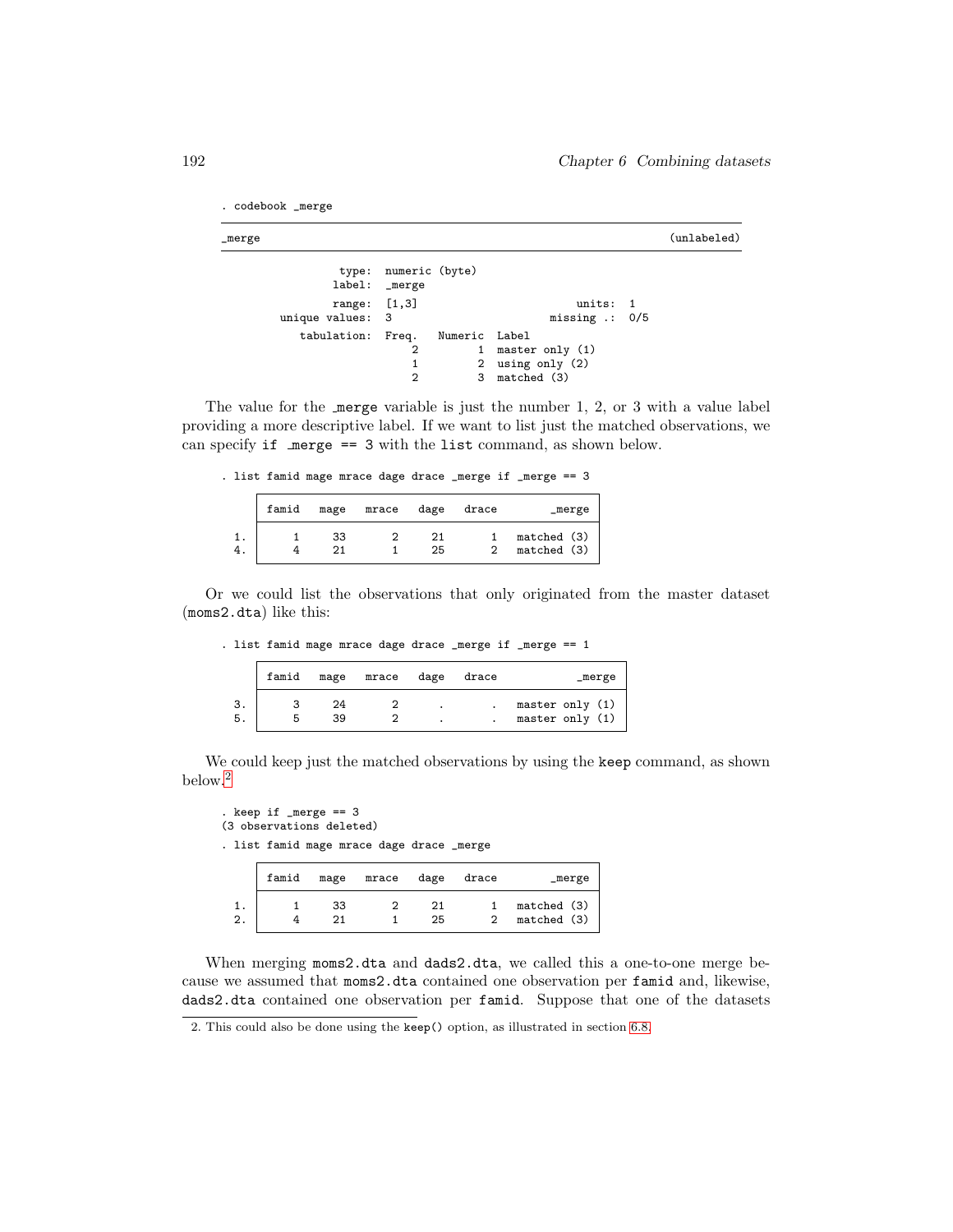had more than one observation per famid. momsdup.dta is such a dataset. This value of famid is accidentally repeated for the last observation (it shows as 4 for the last observation but should be 5).

| use momsdup |  |
|-------------|--|
|-------------|--|

. list

| famid | mage | mrace | mhs | $fr_moms2$ |
|-------|------|-------|-----|------------|
|       | 33   | 2     |     |            |
|       | 24   | 2     |     |            |
|       | 21   |       |     |            |
|       | 39   |       |     |            |
|       |      |       |     |            |

This mistake should have been caught as a part of checking for duplicates (as described in section 3.8) on the famid variable, but suppose that we did not notice this. Fortunately, Stata catches this when we perform a one-to-one merge between momsdup.dta and dads2.dta, as shown below.

```
. use momsdup
. merge 1:1 famid using dads2
variable famid does not uniquely identify observations in the master data
r(459);
```
The error message is alerting us that famid does not uniquely identify observations in the master dataset (momsdup.dta). For a one-to-one merge, Stata checks both the master and the using datasets to make sure that the key variable(s) uniquely identifies the observations in each dataset. If not, an error message like the one above is displayed.

So far, all the examples have used one key variable for linking the master and using datasets, but it is possible to have two or more key variables that are used to link the master and using datasets. For example, consider kids1.dta, below.

|      | use kids1        |                |      |              |
|------|------------------|----------------|------|--------------|
|      | sort famid kidid |                |      |              |
| list |                  |                |      |              |
|      | famid            | kidid          | kage | kfem         |
| 1.   | 1                | 1              | 3    | 1            |
| 2.   | $\overline{2}$   | $\mathbf{1}$   | 8    | 0            |
| З.   | $\overline{2}$   | $\overline{2}$ | 3    | $\mathbf{1}$ |
| 4.   | 3                | 1              | 4    | 1            |
| 5.   | 3                | $\overline{2}$ | 7    | 0            |
| 6.   | 4                | 1              | 1    | 0            |
| 7.   | 4                | 2              | 3    | 0            |
| 8.   | 4                | 3              | 7    | 0            |
|      |                  |                |      |              |

It takes two variables to identify each kid: famid and kidid. Let's merge this dataset with another dataset named kidname.dta (shown below).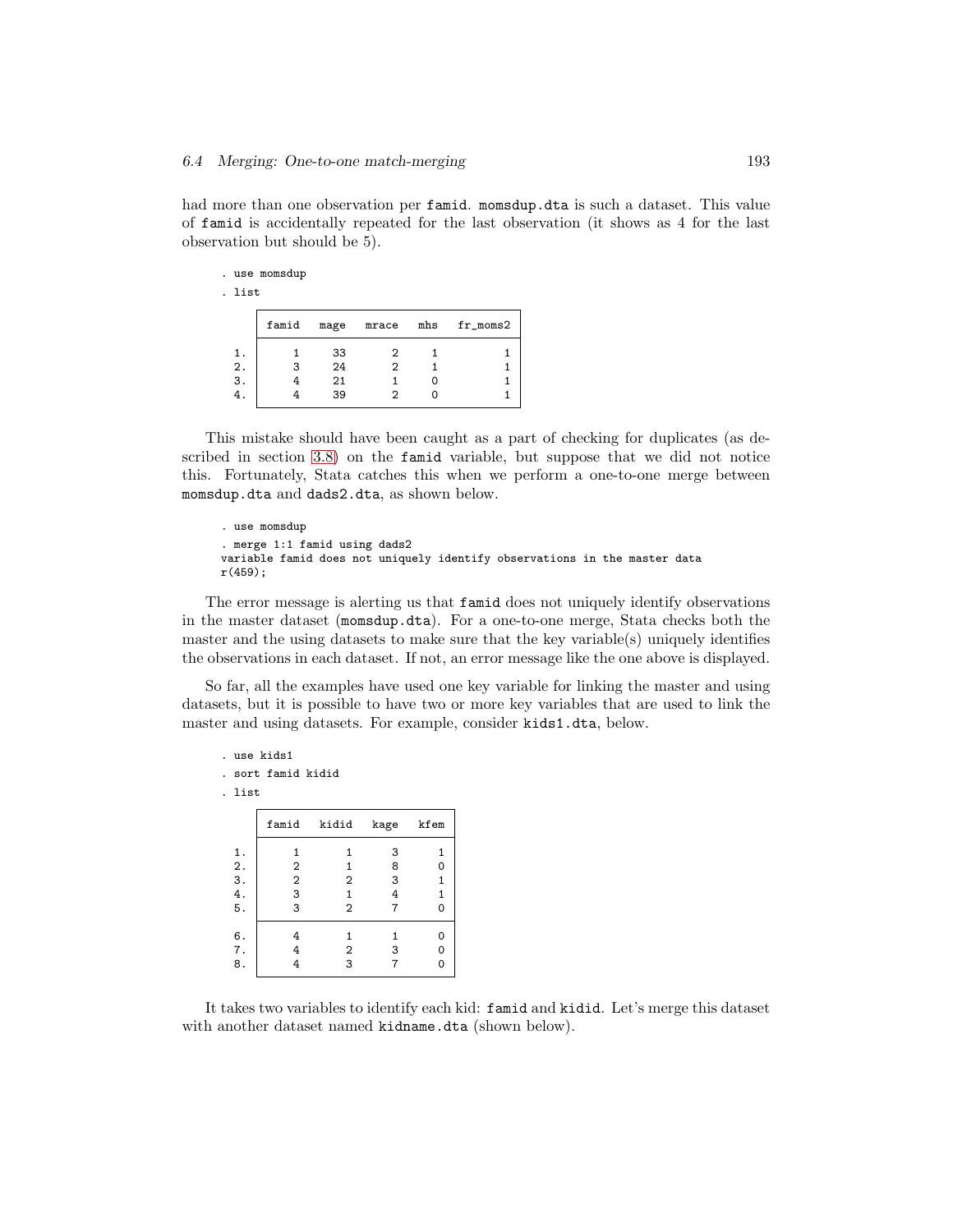|      | use kidname      |                |       |  |  |
|------|------------------|----------------|-------|--|--|
|      | sort famid kidid |                |       |  |  |
| list |                  |                |       |  |  |
|      | famid            | kidid          | kname |  |  |
| 1.   | 1                | 1              | Sue   |  |  |
| 2.   | $\overline{2}$   | 1              | Vic   |  |  |
| 3.   | $\overline{2}$   | $\overline{2}$ | Flo   |  |  |
| 4.   | 3                | 1              | Ivy   |  |  |
| 5.   | 3                | $\overline{2}$ | Abe   |  |  |
| 6.   | 4                | 1              | Tom   |  |  |
| 7.   | 4                | 2              | Bob   |  |  |
| 8.   | 4                | 3              | Cam   |  |  |

. list

The kids in these two files can be uniquely identified and linked based on the combination of famid and kidid. We can use these two variables together as the key variables for merging these two files, as shown below.

| . use kids1<br>. merge 1:1 famid kidid using kidname |           |                   |
|------------------------------------------------------|-----------|-------------------|
| Result                                               | # of obs. |                   |
| not matched<br>matched                               | O         | $8$ ( $merge=3$ ) |
|                                                      |           |                   |

The output from the merge command shows that all the observations in the merged file were matched. Below we can see the merged dataset.

|          | famid  | kidid | kage   | kfem | kname      | _merge                     |
|----------|--------|-------|--------|------|------------|----------------------------|
| 1.       |        |       | 3      |      | Sue        | matched (3)                |
| 2.<br>3. | 2<br>2 | 2     | 8<br>3 | Ω    | Vic<br>F1o | matched (3)<br>matched (3) |
| 4.       | 3      |       | 4      |      | Ivy        | matched (3)                |
| 5.       | 3      | 2     |        | 0    | Abe        | matched (3)                |
| 6.       | 4      |       |        | Ω    | Tom        | matched (3)                |
| 7.       | 4      | 2     | 3      | 0    | Bob        | matched (3)                |
| 8.       |        | 3     |        |      | Cam        | matched (3)                |

This concludes this section on one-to-one merging. This section did not address any of the problems that can arise in such merges. Section 6.9 discusses problems that can arise when merging datasets, how to discover them, and how to deal with them.